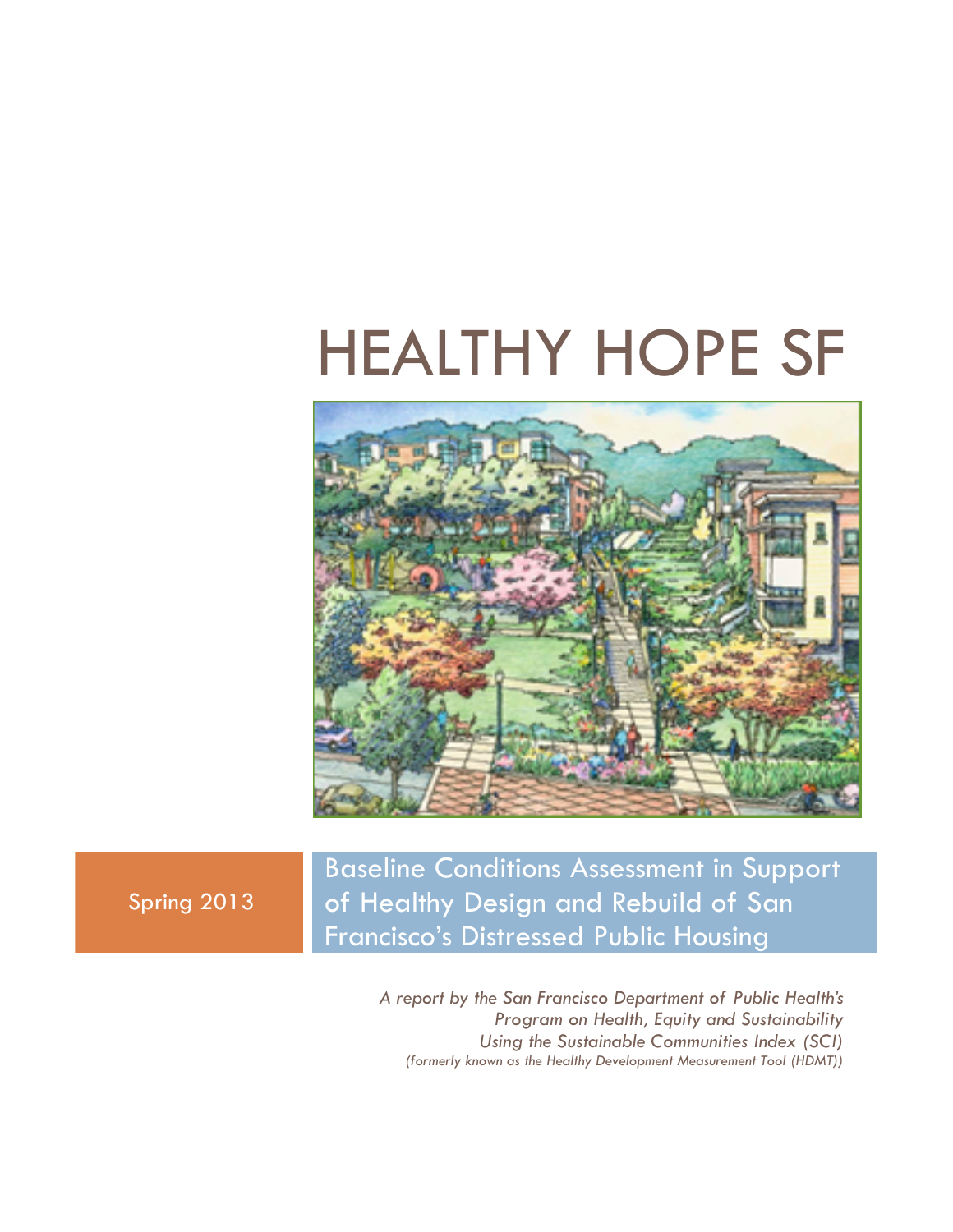## Healthy HOPE SF

**BASELINE CONDITIONS ASSESSMENT IN SUPPORT OF HEALTHY DESIGN AND REBUILD OF SAN FRANCISCO'S DISTRESSED PUBLIC HOUSING** 

## PUBLIC HEALTH AND PUBLIC HOUSING

Access to affordable, healthy, safe, and quality housing is a key social determinant of health. While public housing helps address the need for affordable housing, lack of proper maintenance and expansion of the number of public housing units has led to resident exposures to health risks, such as mold, pests, and lead, and overcrowding. When concentrated in low-income communities with a lack of community resources, public housing residents are also often exposed to higher rates of community violence and lower access to healthy resources like grocery stores, parks, and high-performing schools than other city residents. Collectively, these social determinants of health impact public housing residents' health status, life expectancy and health disparities relative to other residents.

Over the past two decades, researchers have found that public housing residents frequently report poor health compared to the general population. For example, one study found Boston public housing residents were more than 4 times as likely to have fair or poor health, 2-3 times as likely to have hypertension, asthma, diabetes, disabilities, and dental problems, and 1-2 times as likely to not get enough physical activity and be obese as other city residents. Improving the quality of housing, surrounding amenities, services, and job opportunities, while ensuring ability to return to renovated housing, can help mitigate these preventable health disparities.

*How Can Improved Public Housing Impact the Health of Residents?* 

*By improving access to:* 

- *o Healthy homes, free of lead, mold, pests, and poor air quality*
- *o Safe & wellmaintained parks/open spaces, and streets to exercise & play*
- *o Quality, affordable foods for healthy eating*
- *o Reliable public transit*
- *o Quality child care*
- *o Job training and employment opportunities*
- *o Surrounding neighborhood amenities and resources*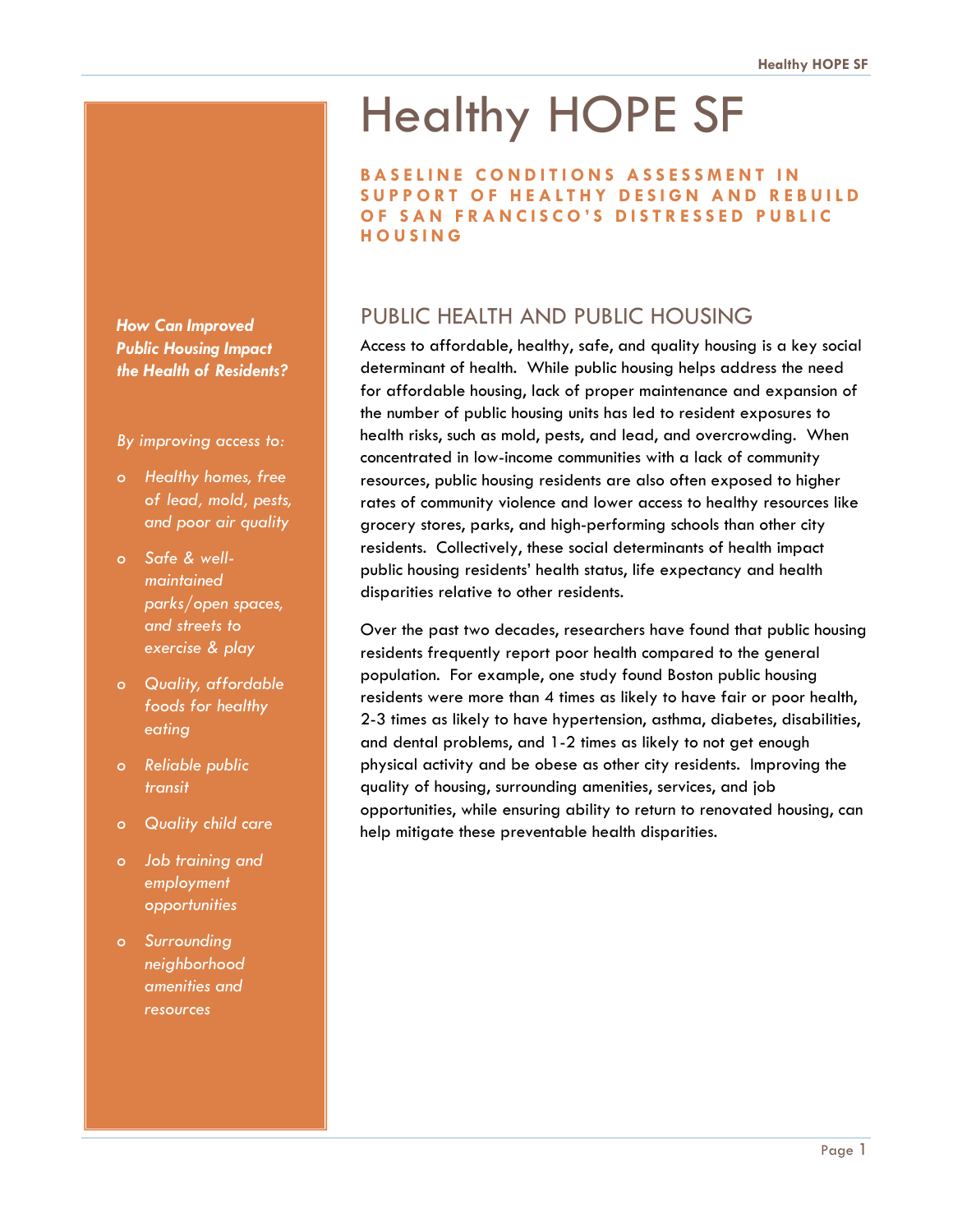## ABOUT HOPE SF

The HOPE SF initiative seeks to transform San Francisco's most distressed public housing sites into vibrant, thriving communities through holistic revitalization. More specifically, HOPE SF will:

- Transform San Francisco's severely deteriorated public housing sites into sustainable, mixed-income communities with neighborhood retail, community centers, parks, and playgrounds.
- Replace every public housing unit and add new homes to the four project sites. The final mix of housing will include public housing, market-rate, and affordable rental and ownership housing.
- Respect and support the existing community. Rebuilding each site will occur in phases to minimize disruption to existing residents. Where possible, the project will accommodate on-site relocation.
- Plan collaboratively with residents and neighbors. An inclusive, community-led process will ensure that new sites meet the needs of current residents.
- Catalyze neighborhood improvements so residents at all income levels can take advantage of new economic opportunities, improved schools, and community amenities.
- Provide Community Builders to engage the community and Service Connectors to focus on the needs of individual households, linking them with appropriate services and tracking their progress.
- Reintroduce each site into the existing neighborhood fabric, ending decades of isolation from the surrounding community.
- Build green and ensure that every new unit has a superior urban design.
- Create a new financial model for public housing revitalization. Market-rate home sales will help subsidize the cost of public housing reconstruction.
- Implement best practices and avoid past mistakes by consulting continuously with nationwide experts and residents.
- Learn about and continually improve implementation by engaging in rigorous self-evaluation during the process.

More information about HOPE SF is available at: www.HOPE-sf.org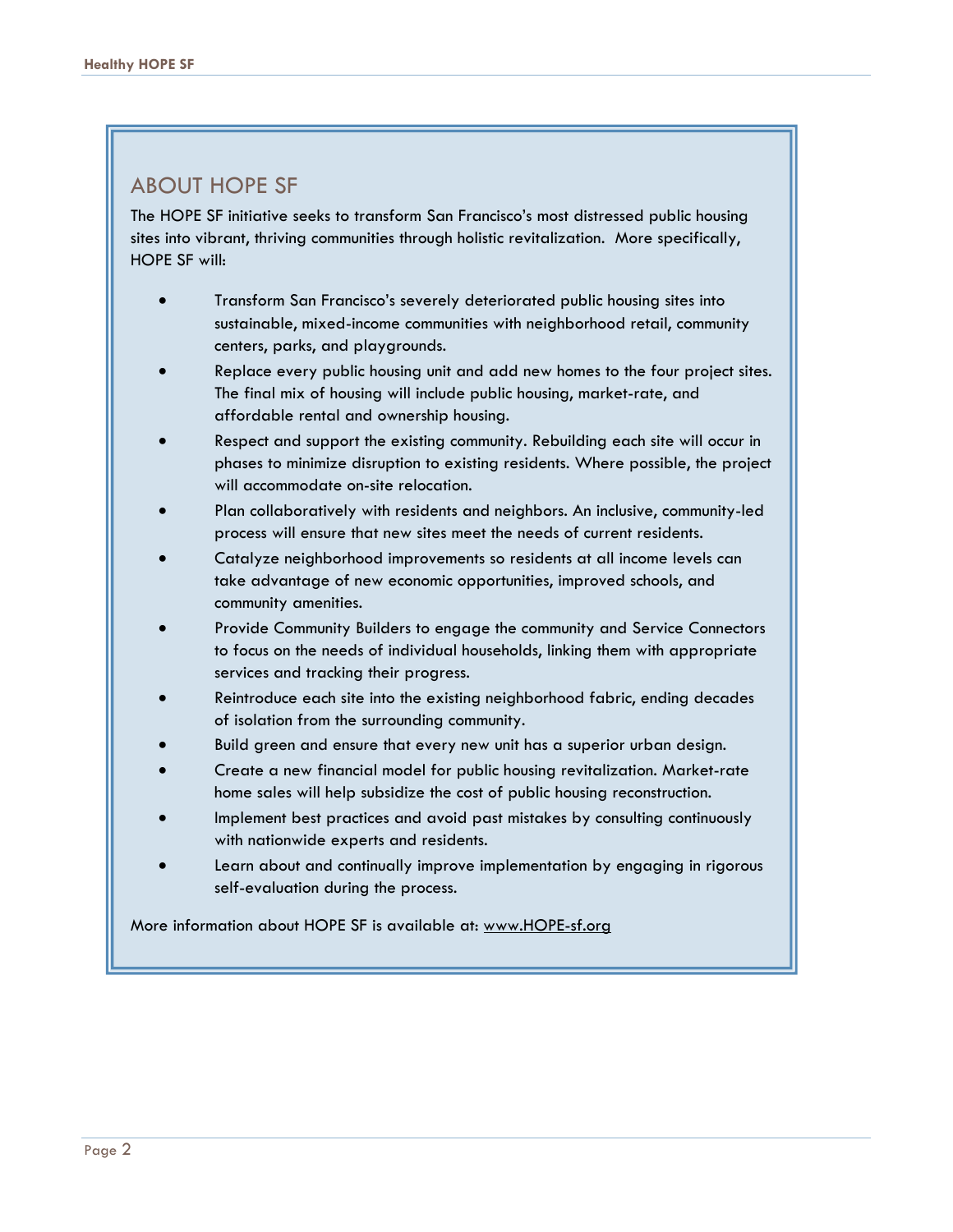## SUSTAINABLE COMMUNITIES INDEX (SCI)

*(formerly the Healthy Development Measurement Tool (HDMT))* 

Intense development pressures in San Francisco throughout the mid-late 1990's and early 2000's generated a multitude of infrastructure, zoning, public safety and environmental impacts, most especially a shortage of affordable housing. Many communities called on public health officials to evaluate the health impacts of these development pressures and advocate for healthy environments. In response, the San Francisco Department of Public Health (SFDPH) initiated the Eastern Neighborhoods Community Health Impact Assessment (ENCHIA) to analyze how development in several San Francisco neighborhoods would affect attributes of social and physical environments that are most important to health.



Facilitated and staffed by SFDPH, ENCHIA was guided by a multi-stakeholder Community Council of over 20 diverse organizations including community planning and design, economic and neighborhood development, environmental justice, homeless, open space, housing, transportation, bicycle, food systems, child care and childhood development advocates, low-wage and union workers, non-profit and private developers, property-owners, architects, and small businesses. ENCHIA was funded by SFDPH with in-kind contributions from the San Francisco Health Plan and other public agencies.

The 18 month ENCHIA process resulted in a number of outcomes, including, 1) a Healthy City Vision for San Francisco, 2) community health objectives to reflect that vision, 3) indicators to measure those objectives, 4) data on those indicators to assess how the City was doing with respect to that vision, and, 5) a menu of urban development policy strategies to advance those objectives. Throughout the process, the Council identified the need to integrate much of the data and policy research that was being collected into a tool to support evidence-based and health-oriented planning and policy making. The Council felt that systematically applying a community health lens to planning on future development plans and projects would help achieve their social, environmental, economic, and equity priorities. For a complete history of the ENCHIA process, download the ENCHIA Final Report.

The experience and research from the ENCHIA process was synthesized into the *Healthy Development Measurement Tool* (HDMT). The first version of the HDMT was launched on March 2007. Over twenty national technical experts from diverse disciplines such as land use and transportation planning, public health, health impact assessment, environmental impact assessment, and health equity, reviewed the first version. In addition, seven city agencies reviewed and provided feedback on the HDMT, including Planning, Redevelopment, Recreation and Parks, Arts Commission, Building Inspection, Public Works, Mayor's Office of Community Development, and the Public Utilities Commission. The HDMT was subsequently applied to planning and development decisions in San Francisco between 2007 and 2012, leading to a number of refinements in the data and application methods. The methods underlying the HDMT were also adapted by a number of cities including Denver, Galveston, Oakland, Philadelphia, and Geneva. In 2012, the HMDT was re-named the *Sustainable Communities Index (SCI)* to better reflect its broader relevance to sustainable urban governance. Today, the *Sustainable Communities Index (SCI)* aims to offer a comprehensive set of performance measurement methods for livable, equitable, and prosperous cities. The SCI will continue to undergo improvements to ensure that it comprehensively reflects the needs of sustainable cities and reflects the best current research and indicator practices. For more information, visit: www.sustainablesf.org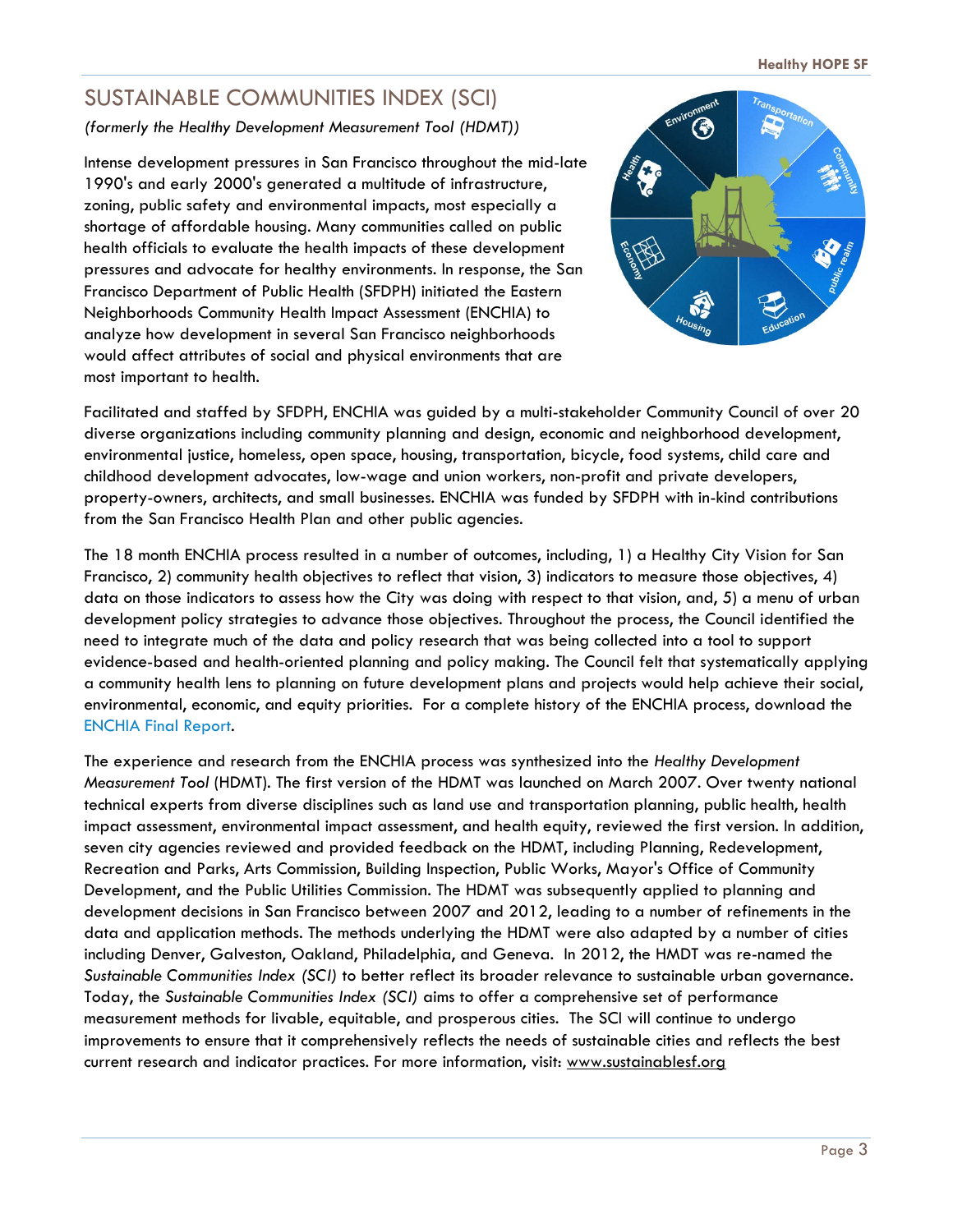## COLLABORATION OVERVIEW

In the spring of 2009, the San Francisco Department of Public Health (SFDPH), the San Francisco Mayor's Office of Housing (MOH) and HOPE SF project developers for Potrero Terrace and Annex, Sunnydale, Westside Courts initiated a collaboration using SFDPH's Sustainable Communities Index (SCI) *(then called the Healthy Development Measurement Tool (HDMT))* as a framework to incorporate public health goals and needs in the HOPE SF process.

The principles guiding the HOPE SF development process were developed by a task force of residents, advocates, community leaders and elected officials in 2007. The SCI/HDMT Community Health Objectives were developed by the ENCHIA Community Council in 2004. Broadly speaking, HOPE SF and the SCI have many common goals and the HOPE SF principles strongly complement SCI community health objectives. Below we highlight this synchronicity as a foundation for the collaboration.

| <b>HOPE SF Guiding Principles</b>                                                                                                         | <b>SCI Community Health Objectives</b>                                                                                                                                                                                                                                                                                                                                                                                                                                                                                                                                                                                                                                                                       |
|-------------------------------------------------------------------------------------------------------------------------------------------|--------------------------------------------------------------------------------------------------------------------------------------------------------------------------------------------------------------------------------------------------------------------------------------------------------------------------------------------------------------------------------------------------------------------------------------------------------------------------------------------------------------------------------------------------------------------------------------------------------------------------------------------------------------------------------------------------------------|
|                                                                                                                                           |                                                                                                                                                                                                                                                                                                                                                                                                                                                                                                                                                                                                                                                                                                              |
| 1. Ensure no loss of public<br>housina                                                                                                    | " H.1 Preserve and construct housing in proportion to demand with regards<br>to size, affordability and tenure<br>■ H.2 Protect residents from involuntary displacement                                                                                                                                                                                                                                                                                                                                                                                                                                                                                                                                      |
| 2. Create an economically<br>integrated community                                                                                         | ■ H.3 Decrease concentrated poverty                                                                                                                                                                                                                                                                                                                                                                                                                                                                                                                                                                                                                                                                          |
| 3. Maximize the creation of new<br>affordable housing                                                                                     | " H.1 Preserve and construct housing in proportion to demand with regards<br>to size, affordability and tenure<br>■ H.4 Assure access to healthy quality housing                                                                                                                                                                                                                                                                                                                                                                                                                                                                                                                                             |
| 4. Involve residents in the highest<br>levels of participation in the<br>entire project                                                   | • C.2 Increase civic, social and community engagement                                                                                                                                                                                                                                                                                                                                                                                                                                                                                                                                                                                                                                                        |
| 5. Provide economic<br>opportunities through the<br>rebuilding process                                                                    | Ec.1 Increase high-quality employment opportunities for local residents<br>Ec.3 Increase equality in income and wealth                                                                                                                                                                                                                                                                                                                                                                                                                                                                                                                                                                                       |
| 6. Integrate process with<br>neighborhood improvement<br>plans (school, parks,<br>transportation, public safety,<br>economic development) | " Ed.2 Assure accessible and high quality educational facilities<br>PR.3 Increase park, open space and recreation facilities<br>" T.1 Create a resource-efficient, equitable transportation system<br>" T.2 Ensure the safety of the transportation system<br>" T.3 Reduce adverse environmental health impacts of transportation system<br>PR.4 Increase accessibility, beauty, safety and cleanliness of public spaces<br>PR.5 Assure access to daily goods and service needs<br>" C.1 Promote socially cohesive neighborhoods, free of crime and violence<br>Ec.1 Increase high-quality employment opportunities for local residents<br>" Ec.2 Increase jobs that provide healthy, safe & meaningful work |
| 7. Create environmentally<br>sustainable and accessible<br>communities                                                                    | " En.1 Decrease consumption of energy and natural resources<br>Ec.4 Protects and enhances natural resources and the environment                                                                                                                                                                                                                                                                                                                                                                                                                                                                                                                                                                              |
| 8. Build a strong sense of<br>community                                                                                                   | " C.1 Promote socially cohesive neighborhoods, free of crime and violence<br>" C.2 Increase civic, social and community engagement                                                                                                                                                                                                                                                                                                                                                                                                                                                                                                                                                                           |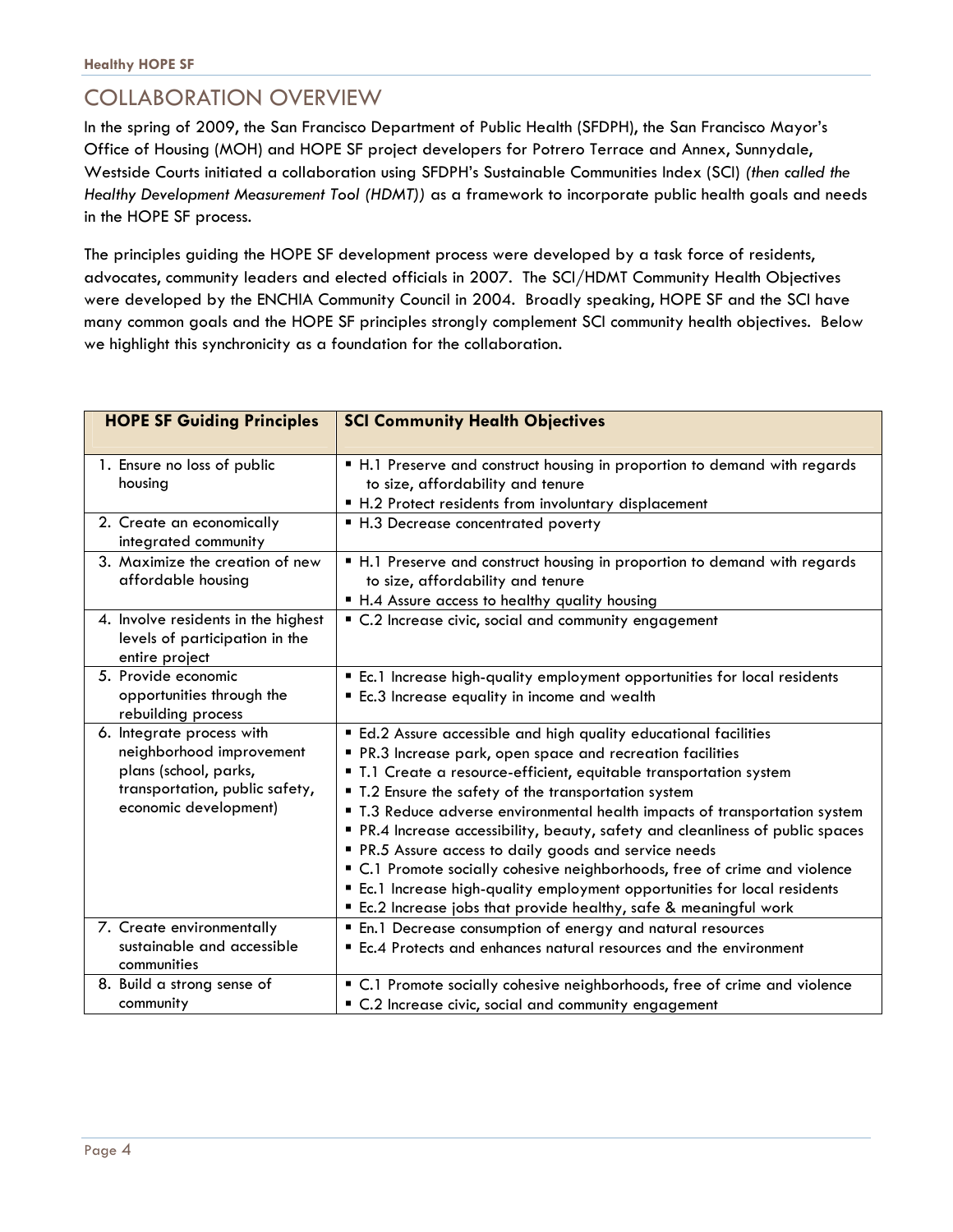Designed to complement other ongoing assessment and resident engagement activities, the SFDPH analysis primarily involved more spatially refined analysis of geographic data from the Sustainable Communities Index. The goal of this assessment was to provide information on the existing conditions of potential HOPE SF sites and to help identify priority needs in the master site planning and resident planning processes. By providing information about both the health-related assets and hazards of the sites, decision-makers can make informed choices about the types of services and infrastructure that are useful at each site, more effectively using limited resources & targeting design mitigations.

The aim of the collaboration is to ensure the greatest practical consideration of health and inclusion of healthpromoting design and planning elements in the HOPE SF redevelopment process. Good development will always represent an optimal balance between competing objectives. We hope that assessing a wide range of social, environmental and economic factors, such as those included in the SCI, will help to make more informed choices between the trade-offs inherent in development, particularly as they relate to health.

Following the completion of the baseline conditions assessment, SFDPH staff met with MOH staff and HOPE SF Project developers to review the findings, discuss their proposed plans, and provide preliminary recommendations and potential mitigations and design strategies to address identified health gaps. As a result of this collaboration, SFDPH has been involved in the following other HOPE SF-relevant activities since 2008:

- Met with members of the HOPE SF evaluation team to use the SCI as part of the ongoing evaluation of neighborhood conditions in HOPE SF neighborhoods
- Identified and shared promising practices for promoting social cohesion in new or redeveloped mixed-income neighborhoods
- Participated on the Campaign for HOPE SF Health Task Force
- Advised students from San Francisco State University who developed a proposal for peer-topeer/community health worker engagement at HOPE SF sites
- Supported a UC Berkeley-led health impact assessment of HOPE VI public housing redevelopment in San Francisco to help inform HOPE SF redevelopment
- Disseminated SCI findings to relevant stakeholders and other jurisdictions interested in the health assessment

Through the San Francisco Healthy Homes Project, SFDPH also partnered with the San Francisco Department of the Environment to conduct a baseline conditions assessment comparing the four HOPE SF public housing sites in Bayview Hunters Point neighborhood: Hunters View, Hunters Point A, Westbrook Apartments, and Alice Griffith, with the Bayview Hunters Point neighborhood and the City. Through this collaboration, SFDPH participated in strategic planning for the San Francisco Healthy Homes Project to identify priority social and environmental determinants of health that should be targeted to improve health in and around Bayview Hunters Point's public housing sites.

In total, SFDPH conducted baseline conditions assessment of four neighborhoods and seven potential HOPE SF project sites using 2008 SCI indicator data for the Potrero, Sunnydale and Westside Courts sites and 2012 SCI indicator data for the Bayview sites. SFDPH used the SCI community health objectives and development target checklist to identify design needs and potential gaps/holes in HOPE SF projects. Preliminary recommendations and potential mitigations and design strategies have been provided to project development teams to address identified health gaps. SFDPH continues to communicate with MOH staff and the project development teams to identify other opportunities to collaborate and promote consideration of health within the HOPE SF development process.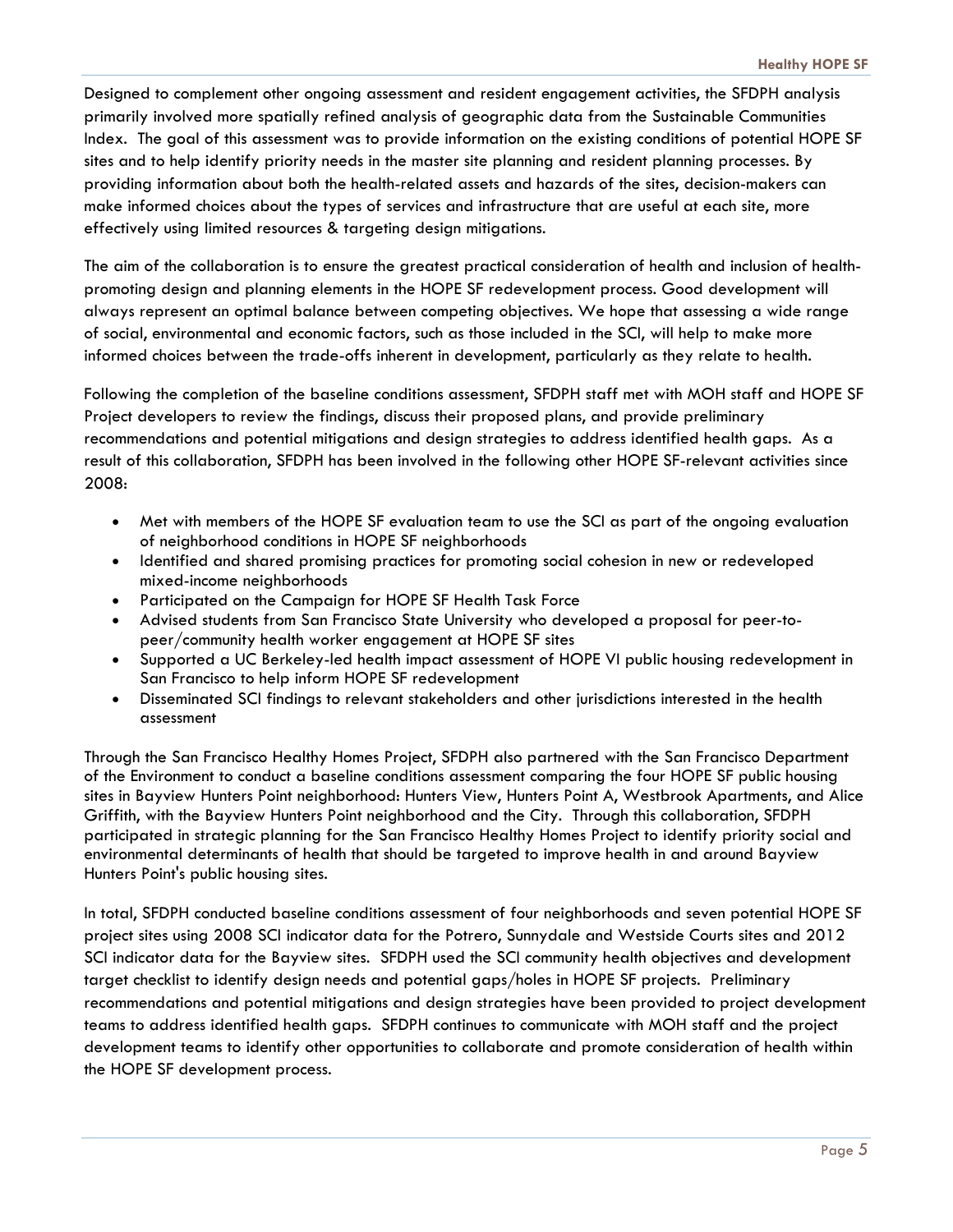## HOPE SF SITES ANALYZED

In total, seven sites with very distressed public housing in San Francisco have been considered for redevelopment through the HOPE SF process. Due to economic and political factors, redevelopment processes will be staggered. As of January 2013, the first HOPE SF site – Hunters View – has opened its doors to residents, Alice Griffiths' construction will get underway in 2014, and the Potrero Terrace/Annex and Sunnydale sites are currently in the planning and entitlement stage.

As described above, through the collaboration with MOH and HOPE SF developers that began in 2009, SFDPH analyzed the three sites who were still in the general planning stages – Potrero Terrace/Annex, Sunnydale and Westside Courts – since there would theoretically be more opportunities for the SCI findings to inform the development processes. Through the SF Healthy Homes Community Health Status Assessment, SFDPH also analyzed the conditions at and around four sites in Bayview - Alice Griffiths and Hunters View (which are both actively under construction/development) and Hunters Point‐A and Westbrook Apartments (which are longer term HOPE SF projects currently without an identified developer). The map below illustrates the location of the five sites analyzed in this report.



The five HOPE SF sites reviewed in this assessment vary in terms of size, population and future development plans. Based on the principles above and SFDPH's understanding of the HOPE SF process, all existing units will be replaced on-site at the same rental rates and with the same ratio of bedroom counts. Each site will also develop an additional number of low-income and market-rate units. Many of the details regarding number of units and proportion of affordable to market-rate units are still being developed.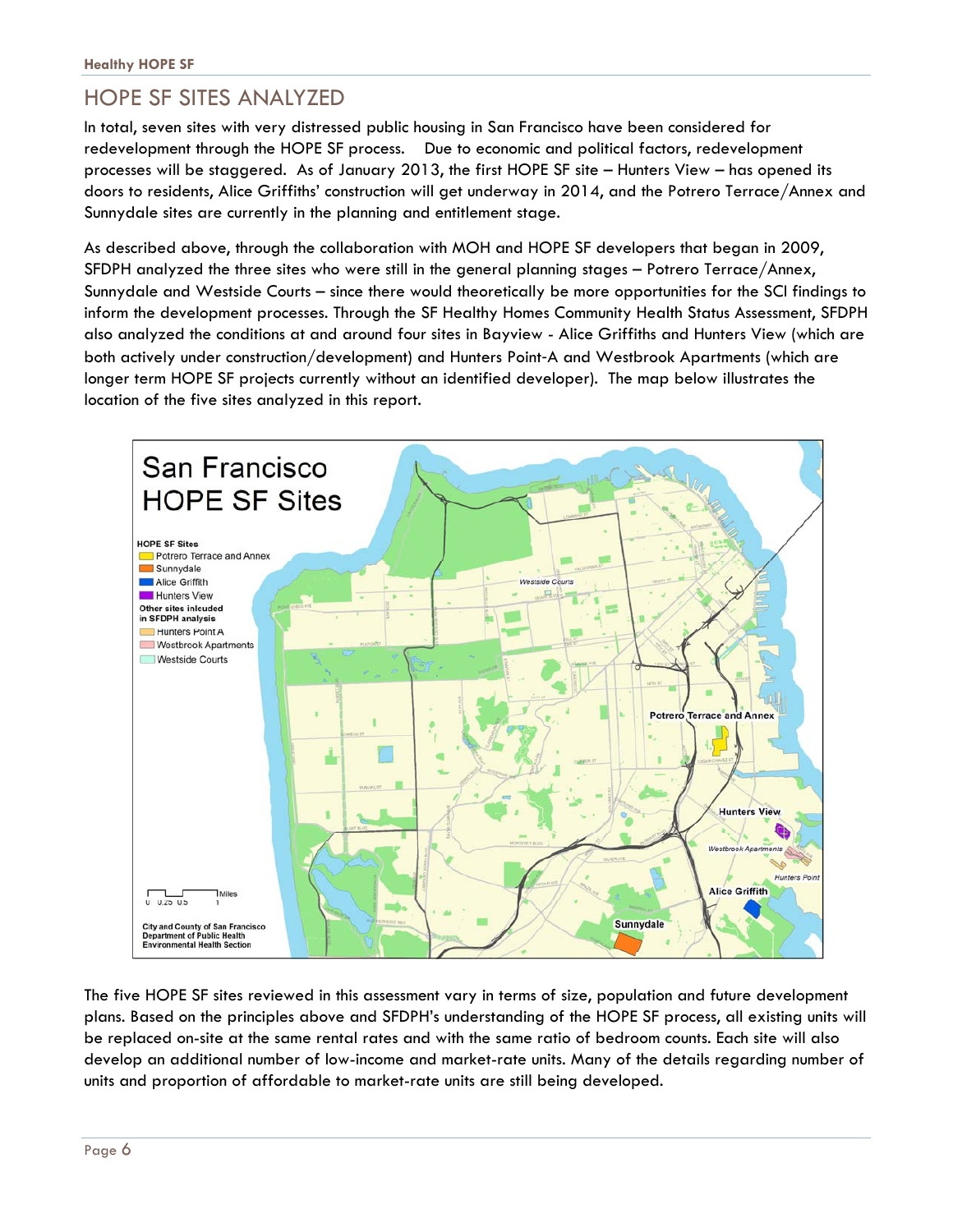## KEY COMMUNITY HEALTH CONDITIONS ASSESSMENT FINDINGS

The following pages outline some of the key findings from the baseline community health assessments conducted at the five HOPE SF sites. The specific rates and estimates are available in each of the individual baseline assessment reports. Because the assessments were conducted at two different times (Potrero, Sunnydale and Westside Courts in 2008; Bayview sites in 2011) and some data sources were updated between the two assessments, statements below include the year and data source where needed. As noted earlier in this report, the SCI is regularly updated. Therefore some of the indicators described below and in the full baseline assessment reports have been updated and are available at www.SustainableSF.org.

#### **NOTE TO READER:**

It is important to note that this assessment was primarily conducted using secondary data analysis from specific time periods and therefore may differ from individual's current lived experiences on-site. For example, the majority of data in this assessment is from 2010 or earlier, yet substantial infrastructure changes and improvements have occurred and both Hunters View and Alice Griffiths have initiated construction efforts. Like all data, the estimates below must be considered within this evolving context.

#### **Demographics**

- **High Poverty:** All five sites had high rates of individuals and children living in poverty. On average, median household incomes around HOPE SF sites were lower than neighborhood averages and were one-half to one-quarter the citywide average median household income, which was \$70,040 (ACS 2005-2009). Per capita incomes were also one-half to one-fourth the citywide average of \$44,373 (ACS 2005-2009). Many HOPE SF households have experienced multiple generations of poverty.
- **High Unemployment:** All five sites had high rates of unemployment two to four times greater than the citywide average. In addition to unemployment, some residents may be "under employed" – e.g. prefer to have full time work but are only able to secure part-time or contractual work.
- **High Number of Youth and Families:** All five sites had a greater proportion of youth and a lower proportion of seniors than the city as a whole. In 2010, 13.4% of San Francisco residents were under 18 years of age, compared to Sunnydale (47%), Hunters View (38%), Alice Griffiths (30%), Potrero Terrace/Annex (29%) and Westside Courts (23%). There are more families at Sunnydale (68%) and the census tracts with Alice Griffiths (60.2%) and Hunters View (69.1%) than Potrero Terrace/Annex (30%) and Westside Courts (40%).
- **Ethnic Disparities:** Although African-Americans represent roughly 6% of the population citywide (as of 2010), they represent more than 60% of public housing residents in the census tract including Hunters View. The area around Alice Griffith has a higher proportion of Hispanic residents than the city as a whole. All five sites had a lower percentage of foreign-born residents than the citywide average. In 2010, 37% of San Francisco residents were foreign born, compared to 15% Potrero Terrace/Annex, 29% of Sunnydale and 35% of Westside Courts residents.
- **Low Adult Educational Attainment:** All five sites had lower high school graduation rates compared to the citywide average. Among adults who were 25 years or older, 16% of Potrero residents, 23% of Westside Courts residents, and 30% of Sunnydale residents had received a high school diploma or equivalent.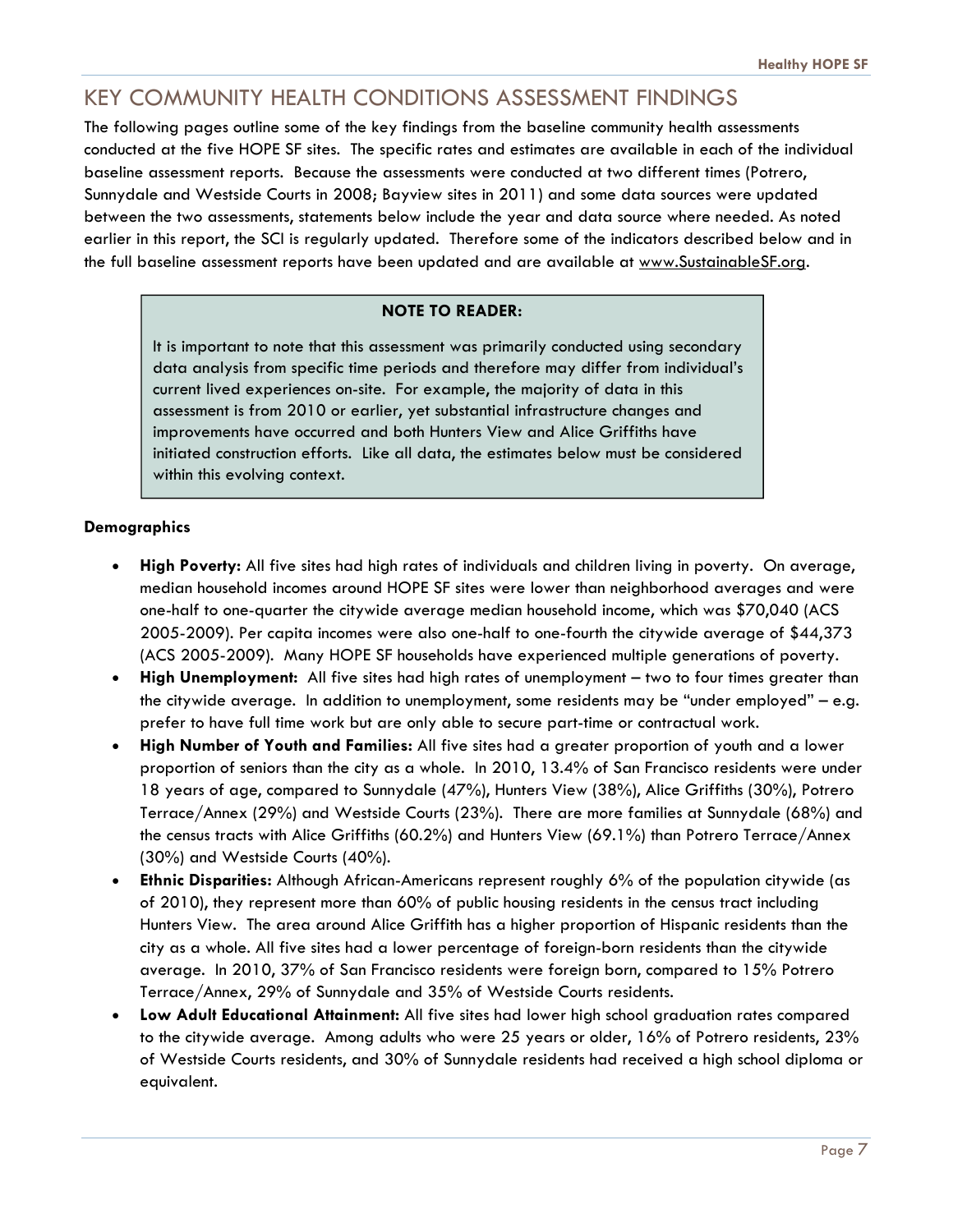#### **Public Realm & Education**

- **Low Proximity to Grocery Stores:** 0% of residents at Sunnydale are within ½-mile of large retail food store, compared to 65% citywide. Residents of Potrero Terrace/Annex, Alice Griffiths, Hunters View and Westside Courts are all within half a mile of a grocery store, however the affordability and cultural accessibility of those foods to the public housing residents is unknown. Liquor stores are in immediate proximity to all five sites.<sup>1</sup>
- **Limited Access to Financial Services:** Access to high quality financial services is very limited in Bayview, Potrero Hill, and Visitacion Valley – with one credit union and one bank in each of Bayview and Visitacion Valley, and none in Potrero Hill. Hunters View is the only public housing site that was within  $\frac{1}{2}$  mile of a banking institution. In contrast, there are four credit unions and six savings banks in the Western Addition.
- **Significant Need for Childcare:** Given the high proportion of youth and low incomes of public housing residents, there is a high need for childcare, particularly subsidized childcare. In 2007, Bayview and Visitacion Valley had the third and fourth highest numbers of children eligible for childcare subsidies (after Inner Mission and Outer Mission/Excelsior), but only one in three eligible children in all four zipcodes were receiving a subsidy, compared to one in two citywide.
- **Close to Elementary Schools:** All sites have at least one elementary school within ½-mile. Schools within ½-mile of project site are, on average, "lower performing" than citywide schools. Bayview, Potrero, and Visitacion Valley schools have fewer attendance requests than other parts of the City.
- **Close to Rec Facilities, but Limited Hours:** 100% of Hope SF site residents are within ¼-mile of park and recreational facilities. While the majority of Alice Griffith and Hunters View properties are within  $\frac{1}{4}$  mile of a public recreational facility, a lower percent of BVHP residents live this close to a recreation facility and compared to the city as a whole. Although sites were close to rec facilities, hours of operation were recently impacted by budget cuts.

#### **Transportation**

- **Low Car Ownership:** Car ownership rates at Sunnydale, Hunters View, and Westside Courts are substantially lower than rates citywide and in Potrero Terrace/Annex and Alice Griffith. A higher proportion of Potrero Terrace/Annex residents and Potrero Hill neighborhood residents commute to work by car compared to the other sites and to the city, overall.
- **High Public Transit Use:** In contrast, a higher proportion of Sunnydale, Hunters View, and Westside Courts residents commute by public transit. All sites are within  $\frac{1}{4}$ -mile of a local public transit stop, consistent with transit stop patterns across SF. However, Bayview and Visitation Valley public housing residents are located in areas with less abundant transit density compared to downtown.
- **Low Walk and Bike to Work Rates:** A higher proportion of Westside Courts residents walk to work compared to the SF citywide rate. The other four sites have lower rates of walking to work compared to the City overall. At only the Potrero Terrace/Annex site does the rate of biking to work exceed the citywide rate. Proximity of jobs near housing is a key factor to consider in these differences.
- **Income Spent on Transport:** At Sunnydale, Westside Courts, and both Bayview sites, a higher proportion of average income is spent on transportation compared to the SF average.

l

<sup>&</sup>lt;sup>1</sup> In general, San Francisco has the highest ratio of off-sale alcohol use per capita in California. Recent efforts have been made in Bayview and other areas of San Francisco to increase healthy food retail in corner liquor stores.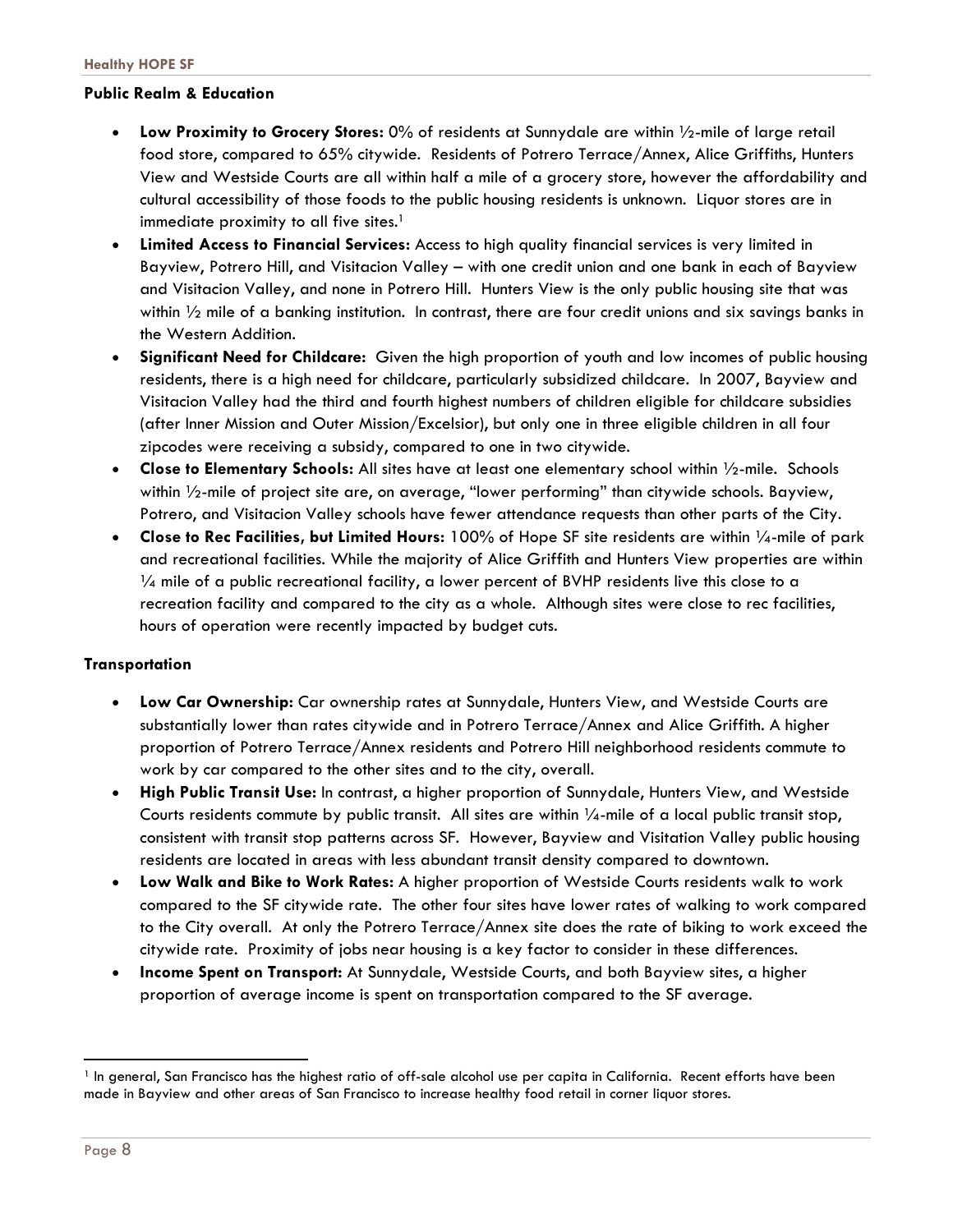**Pedestrian and Bike Injuries:** Westside Courts has the highest number and rate of pedestrian injury collisions of the five sites (in the neighborhood with the fourth highest number of pedestrian injuries in the City). Sunnydale had notable pedestrian collision hotspots onsite. Potrero Terrace/Annex and Westside Courts had comparable bike collisions nearby. While pedestrian injury rates are lower in BVHP overall compared to city average, rate of pedestrian injuries and deaths is especially low near Hunters View. Bike and pedestrian collision numbers in part reflect the proportion of residents walking and biking in those areas.

#### **Environment**

- **Proximity to Busy Roadways and Truck Routes:** Proximity to busy roadways and truck routes increases exposure to fine particulate air pollution (PM2.5) and traffic exhaust, which are associated with negative cardiovascular and respiratory health outcomes. None of the sites are within 150 meters of a busy roadway (100,000+ vehicles/day), although Potrero Terrace/Annex is located within a quarter-mile of two major highways (US 101 and RT 280). The majority of households at Alice Griffiths and Westside Courts are within 150 meters of a designated truck route (Bancroft Ave and Geary Ave respectively).
- **Noise Exposure:** Proximity to busy roadways and truck routes contribute to noise exposure. Potrero Terrace/Annex, Alice Griffiths, Hunters View, and Westside Courts have higher 24-hour noise exposure levels compared to citywide average. Sunnydale's exposure is equivalent to city average.
- **Proximity to Stationary Sources of Pollution and Brownsfields:** With the closure of the Power Generating Stations in Hunters Point in 2006 and in Potrero Hill in 2011, none of the five sites are located within 300 meters of a stationary source of air pollution.<sup>2</sup> None of the public housing sites are considered brownfields, and with the exception of Hunters View, none have brownsfields adjacent to the public housing property. However, it should be noted that 9 of the City's 30 brownsfields sites are located in Bayview Hunters Point and 4 in Potrero Hill. Both neighborhoods have a significant portion of its land zoned for industrial uses compared to other neighborhoods citywide.
- **Proximity to Open Space:** Potrero Terrace/Annex and Westside Courts have a lower acreage of open space per 1,000 population when compared to SF. Sunnydale has a higher ratio of open space and much of the surrounding area is considered a significant natural area.

#### **Community**

 **High Rates of Violence:** Violence is the leading cause of premature mortality among men in the zipcodes that include Bayview Hunters' Point, Visitacion Valley, and the Western Addition. The rates of homicide within half a mile of the Potrero, Sunnydale, Alice Griffiths and Hunters View sites were respectively two, three, six and ten times higher than the citywide rate of 0.3 homicides per 1000 population. Rates of physical and sexual assaults are higher for Potrero Terrace/Annex and Sunnydale than citywide rate. At Westside Courts, rates of physical assault are lower than the citywide rate. Westside Courts rates of sexual assaults are similar to citywide rate. Given the high rates of violence in these neighborhoods, many residents may be experiencing trauma-related health

 $2$  It is important to note that emissions are not the same as exposure and while emissions and proximity measures can serve as indicators of air pollution, it is the exposure to emissions that influences health effects.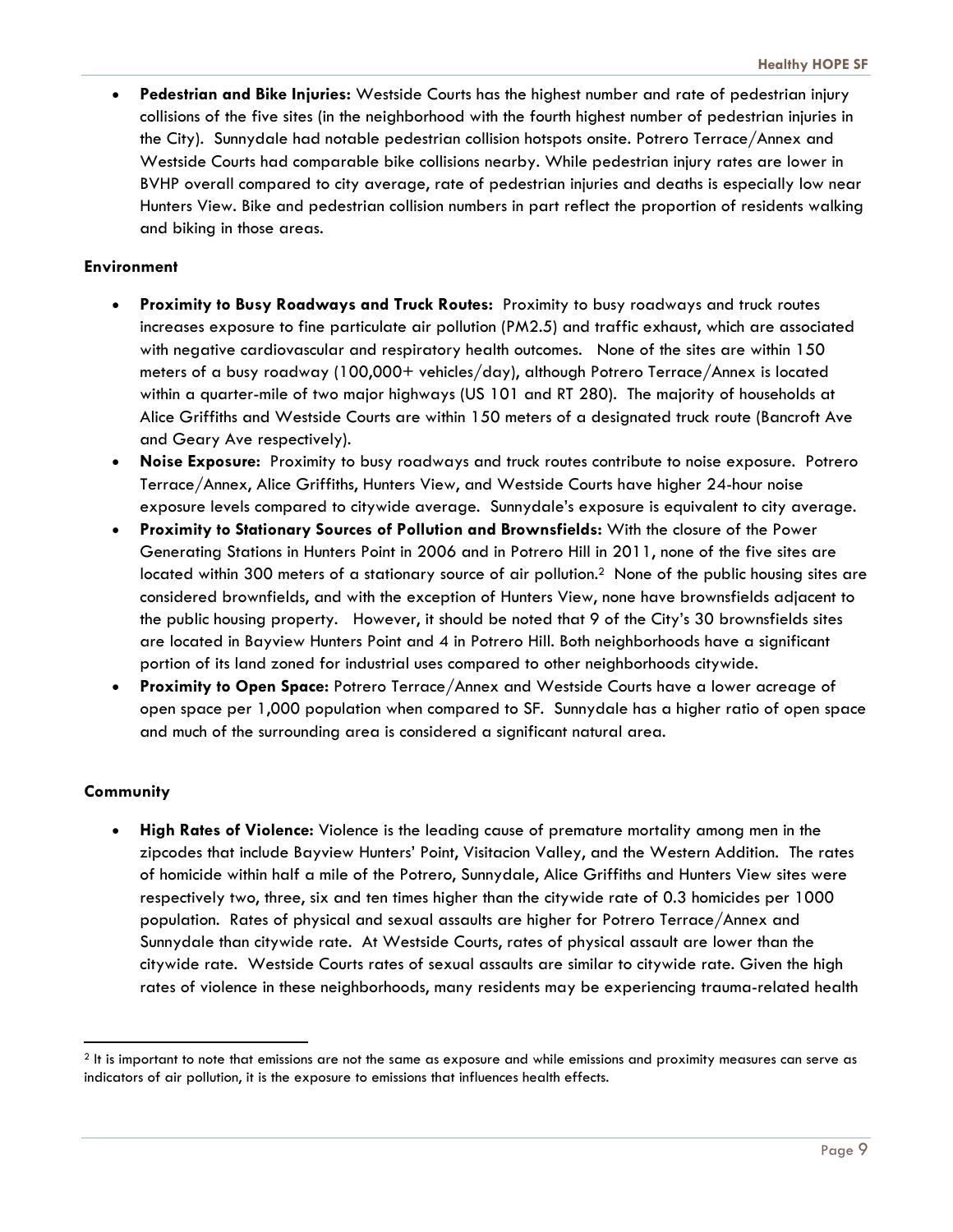impacts, including PTSD, depression, and anxiety, and may have more limited ability to access community assets in their neighborhoods such as parks and playgrounds.

- **High Rates of Property Crime:** Rates of property crimes are higher at Potrero Terrace/Annex, Alice Griffiths, Hunters View and Westside Courts, but lower at Sunnydale, than the citywide rate.
- **Limited Connectivity:** Topography, street and building design, and lack of retail and public services on-site limit social connectivity within the project site and with neighbors of Sunnydale, Potrero Hill/Annex, Alice Griffith and Hunters View sites. Each site is located on a hill which can impact walking or bicycle use. Intersection density is very low and irregular compared to the surrounding neighborhood, which may make walking more challenging and giving the developments a distinctly different feel from the surrounding neighborhood.
- **Access to Community Resources:** All project sites have at least one community center within  $\frac{1}{2}$ -mile, as well as numerous spiritual and religious centers.
- **Resident Mobility:** Close to or more than half of all residents at the project sites reported living in the same house as five years ago in the 2000 U.S. Census, compared to 29% citywide.

#### **Housing**

- **Limited Integration:** Given the income thresholds for residence in public housing, there is a high degree of concentrated poverty at all five sites. Although the median household incomes in Bayview and Visitacion Valley are among the lowest in San Francisco, the median household incomes of nonpublic housing residents is higher than that of Alice Griffiths, Hunters View, and Sunnydale residents. Potrero Hill has the highest income disparities between public housing and non-public housing residents of the five HOPE SF sites. With the exception of Hunters View, which is less ethnically diverse than the city overall, there is a high degree of racial/ethnic diversity within the other four sites. However, there is a limited degree of integration with surrounding communities.
- **Poor Quality Housing:** All five sites are known to be in substandard physical condition, which are why they are being prioritized for redevelopment. During site visits, numerous building hazards were visible, including peeling paint and plaster, water leaks, broken stairs and concrete areas, exposed wiring and plumbing, graffiti, trash and boarded up windows. The rates of complaint-driven health and building code violations were higher for Sunnydale and Potrero Terrace/Annex than for the city, and lower than the city average at the other three sites. However, various factors – including fear of eviction – may influence residents' likelihood of complaining about health and building code violations.
- **Overcrowding:** According to US Census data, a high proportion of the households (one in four) in the Sunnydale, Alice Griffith, and Hunters View census tracts are living in overcrowded conditions, compared to the city average (one in seven). Overcrowding at Westside Courts is comparable to San Francisco, and at Potrero Terrace/Annex is less than San Francisco. However, residents report that overcrowding in public housing units is much more common than data would suggest.
- **Home Ownership:** Because of their very limited income, public housing residents have very low purchasing capacity for a home and none of the residents own their units. However, 2010 home ownership among residents of the BVHP (49%), Visitacion Valley (56%) and Potrero Hill (47%) neighborhoods was generally higher than city average rate of homeownership (36%). Western Addition's home ownership rate (20%) is nearly half the city average.

#### **Remember to see the full community health conditions assessment for each of the five sites online at: http://www.sustainablesf.org/case\_studies.php**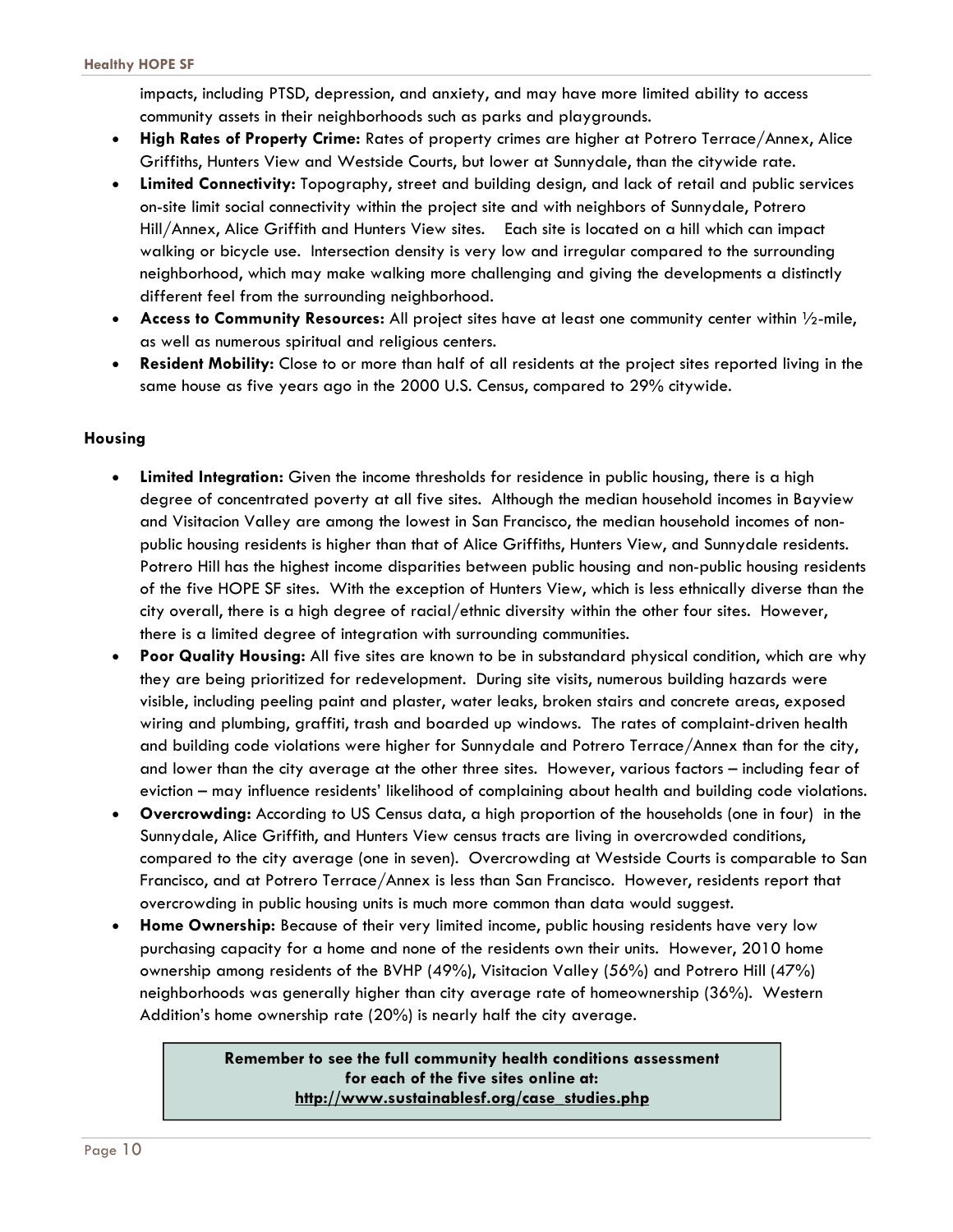## PRELIMINARY RECOMMENDATIONS

In Spring 2010, SFDPH met with three HOPE SF Project development teams (Sunnydale, Potrero Terrace and Annex, and Westside Courts) to review the assessment findings, discuss preliminary project plans and identify potential opportunities to address the health gaps identified in the assessment for their specific sites. SFDPH used the SCI Healthy Development Checklist and Menu of Policy and Design Strategies to help develop the list of preliminary recommendations. The recommendations are listed below and grouped into four major categories and a number of related subcategories:

#### **(1) Construction and Rebuild**

- a. Mitigate Health Impacts of Construction
- b. Utilize Healthy, Green Building Practices
- c. Promote Resident Participation in Planning

#### **(2) Neighborhood Revitalization**

- a. Improve Public Realm and Safety Through Environmental Design
- b. Promote Healthy Retail and Food Access On-Site
- c. Promote Connectivity On-Site and With Surrounding Neighborhood

#### **(3) Economic and Social Integration**

- a. Develop On-Site Economic Opportunities for Residents
- b. Create an Economically Integrated Community
- c. Build Community
- d. Promote Healthy and Safe Opportunities for Children, Youth and their Families

#### **(4) Healthy Transportation and Connections**

- a. Promote Pedestrian and Bike Connections and Safety
- b. Promote Access to and Use of Public Transit

The recommendations are categorized with the following symbols:

| $\mathsf{X}$   | Recommendation made by SFDPH based on preliminary project plans; developers<br>considering recommendation                                                                           |
|----------------|-------------------------------------------------------------------------------------------------------------------------------------------------------------------------------------|
| $\ast$         | Developer already planning to address/include this recommendation                                                                                                                   |
| Z              | Recommendation was not discussed in preliminary SFDPH-developer conversations but<br>may still be relevant to project                                                               |
| $^{\circledR}$ | Recommendation deemed infeasible by developers (beyond their scope)                                                                                                                 |
| N              | Recommendation not applicable to specific project site (e.g. no commercial space will<br>be included at Westside Courts, therefore recs re: commercial space are not<br>applicable) |

The classifications described above are based on SFDPH's conversations with the developers as of summer/fall 2010. Since this time, each of the projects has evolved and the recommendations may or may no longer be applicable or incorporated into project design plans. The SF Healthy Homes Project, led by SF Environment, developed a separate set of recommendations for the Bayview Hunters' Point public housing developments and neighborhood. Those recommendations are available in the SF Healthy Homes Community Action Plan, located at: http://www.sfenvironment.org/education-equity/environmental-justice/healthdisparities/san-francisco-healthy-homes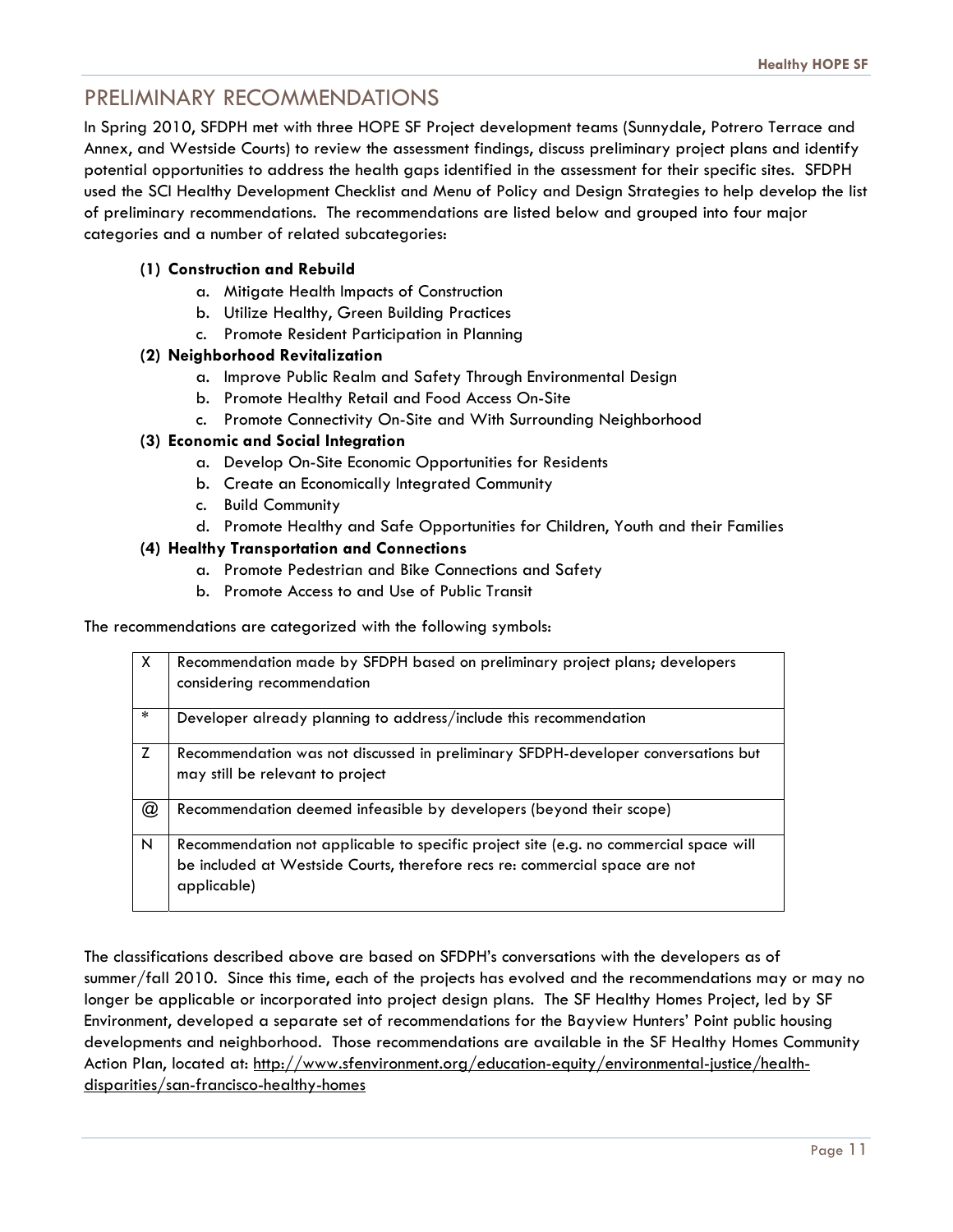#### HEALTHY HOPE SF PRELIMINARY RECOMMENDATIONS: **CONSTRUCTION AND REBUILD**

|                                                  | <b>Recommendation</b>                                                                                                            | Sunnydale |         |            |
|--------------------------------------------------|----------------------------------------------------------------------------------------------------------------------------------|-----------|---------|------------|
|                                                  | $(x = rec$ being considered; $* =$ already in developer plans; $z = rec$ not discussed                                           |           | Potrero | <b>WSC</b> |
| <b>Topic</b>                                     | but may be relevant; $\mathcal{Q}$ = infeasible; N = not applicable)                                                             |           |         |            |
| <b>Mitigate Health Impacts of Construction</b>   |                                                                                                                                  |           |         |            |
|                                                  | Work with SFPDH Environmental Health primary care providers to develop a                                                         |           |         |            |
| Air quality                                      | strong air quality mitigation plan for the construction phase to prevent and                                                     |           |         |            |
| mitigations                                      | manage construction-related health impacts (e.g., respiratory conditions)                                                        | x         | x       | x          |
| Noise mitigations                                | Ensure proper construction noise and dust mitigation strategies for residents who                                                |           |         |            |
| for on-site                                      | choose to relocate on-site during demolition/construction.                                                                       | x         | x       | N          |
|                                                  | Consider at least the following relocation alternatives for current residents who                                                |           |         |            |
|                                                  | want to relocate during the rebuild:                                                                                             |           |         |            |
|                                                  | 1. Section 8 vouchers for residents to move to other affordable housing in SF.                                                   |           |         |            |
|                                                  | 2. Relocation to other comparable SFHA property.                                                                                 |           |         |            |
| Resident relocation                              | 3. On-site relocation, with a goal of residents moving not more than once.                                                       | x         | x       | x          |
| <b>Utilize Healthy, Green Building Practices</b> |                                                                                                                                  |           |         |            |
| Air quality                                      | Consult with SFDPH staff to consider how the development may efficiently meet or                                                 |           |         |            |
| protection                                       | exceed city's standards for air quality protection.                                                                              | x         | x       | x          |
|                                                  | Identify design standards to mitigate exterior noise at the site (e.g., interior                                                 |           |         |            |
|                                                  | courtyards and patios that open into acoustically protected and shielded areas,                                                  |           |         |            |
| Noise mitigations                                | using noise insulation windows and acoustical exterior doors and walls, unit                                                     |           | $\star$ |            |
|                                                  | orientation and design away from noise intrusion).<br>Identify energy, water, and waste reduction goals for the new development, | z         |         | z          |
| Energy/waste/water                               | delineating both developer actions and resident actions. Monitor performance                                                     |           |         |            |
| reduction goals                                  | and provide feedback to residents in routine automated ways.                                                                     | x         | x       | x          |
|                                                  | Use roofs for solar energy generation. If this is infeasible, consider green                                                     |           |         |            |
| Roofs for solar                                  | roofing/rooftop garden for some buildings.                                                                                       | x         | x       | x          |
|                                                  | In addition to compliance with the green building ordinance, meet all mandatory                                                  |           |         |            |
|                                                  | criteria in "Healthy Living Environments" section of Enterprise Green Communities                                                |           |         |            |
|                                                  | checklist for all units. Includes components that would satisfy "Breathe Easy                                                    |           |         |            |
|                                                  | Homes" $-$ for example, ventilation systems, moisture reduction, pest/ contaminant                                               |           |         |            |
| Green building                                   | management, materials off-gassing.                                                                                               | x         | x       | x          |
| Low-waste                                        | Employ low-waste landscaping techniques, such as the selection of native, drought                                                |           |         |            |
| landscaping                                      | resistant plants, recycled or captured water irrigation, and drip irrigation.                                                    | $\ast$    | x       | $\ast$     |
|                                                  | Reuse stormwater for non-potable uses such as landscape irrigation, toilet and                                                   |           |         |            |
| Reuse stormwater                                 | urinal flushing and custodial uses.                                                                                              | z         | x       | x          |
|                                                  | Where possible, use porous surface materials like vegetated roofs, porous                                                        |           |         |            |
|                                                  | pavement, and other measures to minimize impervious surfaces and increase                                                        |           |         |            |
| Porous surfaces<br>Water saving                  | natural ground absorption of rainfall.<br>Fit all units with water saving fixtures, including high efficiency toilets and low-   | z         | x       | x          |
| features                                         | flow shower heads.                                                                                                               | z         | x       |            |
|                                                  | Ensure unit appliances are energy efficient (e.g., Energy Star certified) and that                                               |           |         | x          |
| Energy efficient                                 | energy use is 15% below Title 24. Use energy efficient lighting in unit design                                                   |           |         |            |
| appliances and                                   | (e.g., compact fluorescent or LED light bulbs) or efficiently use windows to reduce                                              |           |         |            |
| lighting                                         | the need for artificial lighting during daylight hrs                                                                             | $\ast$    | x       | $\ast$     |
|                                                  | Investigate the availability and utilization of green housing financing programs                                                 |           |         |            |
|                                                  | which include but are not limited to weatherization assistance programs, state                                                   |           |         |            |
| Green house                                      | energy programs, energy performance contacting organizations, and tax credits                                                    |           |         |            |
| financing                                        | for adding renewable energy.                                                                                                     | z         | x       | x          |
|                                                  | Use Bridge Housing Child Care Handbook to identify best practices in child care                                                  |           |         |            |
| Childcare design                                 | design. See: www.bridgehousing.com/BHC-Childcare-Handbook                                                                        | x         | x       | x          |
| Promote Resident Participation in Planning       |                                                                                                                                  |           |         |            |
| Quarterly meetings                               | Set up quarterly meetings at nearby meeting place (potentially the new                                                           | z         | z       | x          |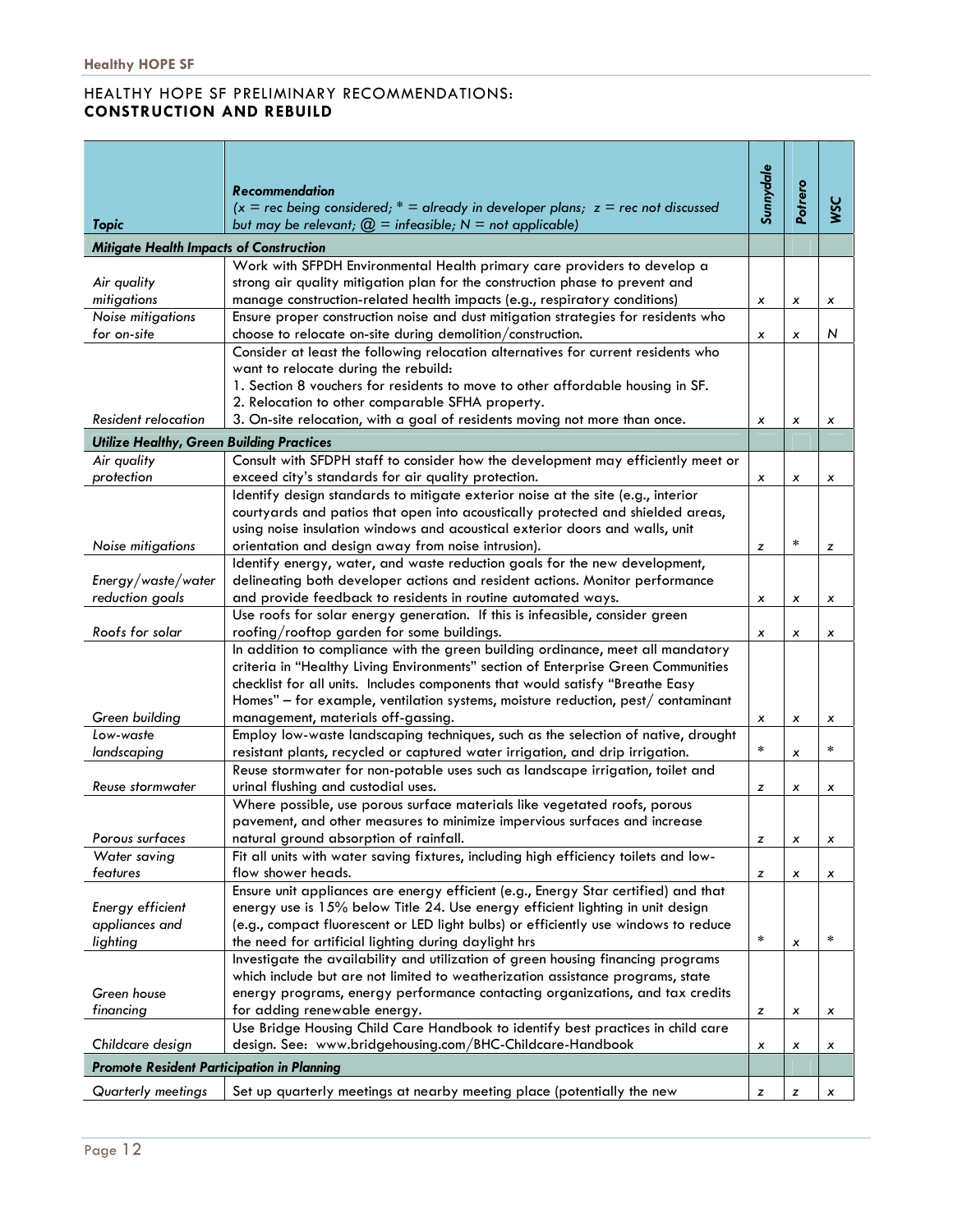|                         | <b>Recommendation</b><br>$(x =$ rec being considered; * = already in developer plans; $z =$ rec not discussed                                         | Sunnydale    | Potrero                   | SC               |
|-------------------------|-------------------------------------------------------------------------------------------------------------------------------------------------------|--------------|---------------------------|------------------|
| <b>Topic</b>            | but may be relevant; $\mathcal{Q}$ = infeasible; N = not applicable)<br>recreation center) pre-, during, and post-rebuild to share updates on rebuild |              |                           |                  |
|                         | process and facilitate routine communication with SFHA residents. Provide                                                                             |              |                           |                  |
|                         | childcare, food, transportation and interpretation to encourage SFHA residents to                                                                     |              |                           |                  |
|                         | attend (especially if residents are re-located off-site).                                                                                             |              |                           |                  |
|                         | Create a message board, newsletter, or social networking site for residents to                                                                        |              |                           |                  |
| Communication           | share events and activities and provide feedback on neighborhood improvement                                                                          |              |                           |                  |
| methods                 | needs.                                                                                                                                                | x            | $\ast$                    | z                |
|                         | Create incentives for community outreach/participation at community-building                                                                          |              |                           |                  |
|                         | events - e.g., receive two raffle tickets for an IPOD for every person you bring                                                                      |              |                           |                  |
| Incentivize             | with you to the event. Structure community-building events so that SFHA and non-                                                                      |              |                           |                  |
| participation           | SFHA residents are paired together for games/competition.                                                                                             | z            | z                         | $\boldsymbol{x}$ |
|                         | Ensure inclusive community participation in public meetings by:                                                                                       |              |                           |                  |
|                         | • varying meeting time and location                                                                                                                   |              |                           |                  |
|                         | • providing child care                                                                                                                                |              |                           |                  |
|                         | • providing food                                                                                                                                      |              |                           |                  |
|                         | • holding meetings onsite or providing transportation to/from the meeting for low                                                                     |              |                           |                  |
|                         | income families, seniors and persons with disabilities                                                                                                |              |                           |                  |
|                         | • providing simultaneous language interpretation                                                                                                      |              |                           |                  |
| <b>Ensure community</b> | · publicly recognize each comment made by community members                                                                                           |              |                           |                  |
| participation           | • meet in a wheelchair-accessible location                                                                                                            | x            | $\boldsymbol{\mathsf{x}}$ | x                |
|                         | Consider funding a community outreach worker to support ongoing engagement                                                                            |              |                           |                  |
| Funding outreach        | of new residents in SFHA community.                                                                                                                   | z            | x                         | X                |
| Community               |                                                                                                                                                       |              |                           |                  |
| historians              | Include community historians in the project in some way.                                                                                              | $\pmb{\chi}$ | $\ast$                    | z                |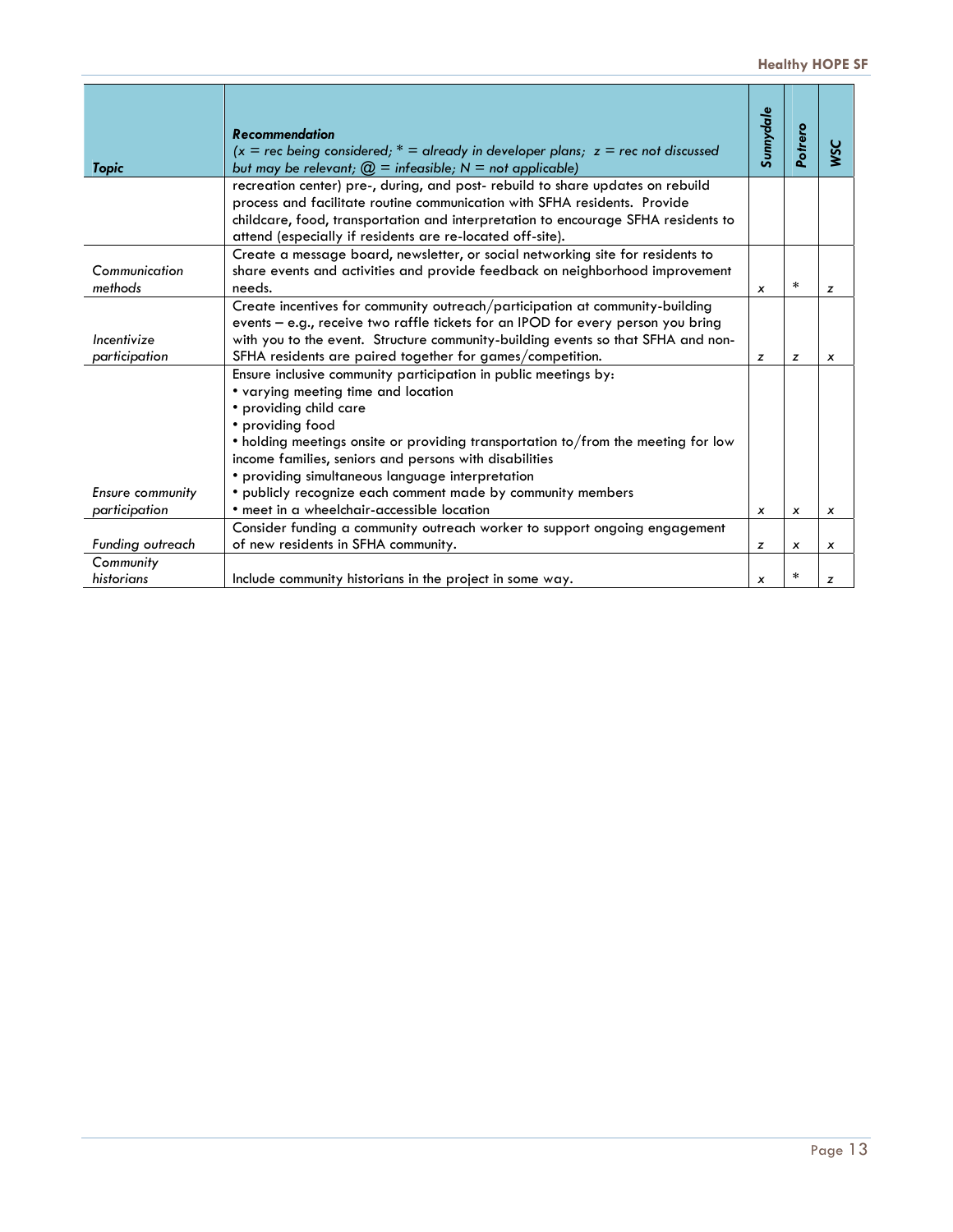#### HEALTHY HOPE SF PRELIMINARY RECOMMENDATIONS: **NEIGHBORHOOD REVITALIZATION**

|                         |                                                                                                                                                                | Sunnydale |                |                     |
|-------------------------|----------------------------------------------------------------------------------------------------------------------------------------------------------------|-----------|----------------|---------------------|
|                         | <b>Recommendation</b>                                                                                                                                          |           | Potrero        |                     |
| <b>Topic</b>            | $(x =$ rec being considered; $* =$ already in developer plans; $z =$ rec not discussed<br>but may be relevant; $\mathcal{Q}$ = infeasible; N = not applicable) |           |                | <b>SSC</b>          |
|                         | Improve Public Realm and Safety through Environmental Design                                                                                                   |           |                |                     |
| Maximize sunshine       | Ensure site design will maximize sunshine in community areas.                                                                                                  | z         | x              | x                   |
|                         | Ensure site design will minimize wind downdrafts and other adverse wind affects                                                                                |           |                |                     |
| Minimize Wind           | in outdoor community areas.                                                                                                                                    | z         | х              | N                   |
| Public toilet           | Include publicly accessible toilet in public area, i.e. near community space.                                                                                  | x         | $\pmb{\chi}$   | x                   |
| Park design             | Design on-site park to be accessible and usable for arts and cultural activities.                                                                              | z         | $\pmb{\times}$ | x                   |
|                         | Promote defensible design and sense of ownership and responsibility for                                                                                        |           |                |                     |
| Defensible design       | community space among residents                                                                                                                                | z         | z              | x                   |
|                         | Incorporate environmental design elements and community programs that protect                                                                                  | $\ast$    |                |                     |
| Design for safety       | and enhance public safety <sup>3</sup> .                                                                                                                       |           | x              | z                   |
|                         | Building design (e.g., ground floor, street facing windows on commercial                                                                                       |           |                |                     |
|                         | development; clear lines of sight around community areas) and lighting throughout                                                                              |           |                |                     |
| Eyes on street          | the site should facilitate eyes on the street and perceived safety.                                                                                            | x         | z              | z                   |
|                         | <b>Promote Healthy Retail and Food Access On-Site</b>                                                                                                          |           |                |                     |
|                         | Strongly consider building space for small on-site retail food outlet (e.g., produce                                                                           |           |                | N                   |
| Onsite retail food      | store/market) and doing outreach for business to locate there.                                                                                                 | z         | x              |                     |
|                         | If no retail food outlet on-site, consider funding weekly shuttle to existing retail                                                                           |           |                |                     |
| Shuttle to food         | food stores and farmer's market.                                                                                                                               | z         | x              | N                   |
| Use RFAS                | Use Retail Food Availability Survey as criteria for the produce store (see survey<br>conducted at Sunnydale).                                                  | $\ast$    |                |                     |
|                         | Consider prioritizing pharmacy in commercial space to both meet the needs of                                                                                   |           | z              | х<br>$\overline{N}$ |
| Pharmacy                | nearby seniors and to provide healthy food options and basic daily needs.                                                                                      | z         | х              |                     |
|                         | Do market study of retail uses in nearby area to assess gaps and potential                                                                                     |           |                | $\overline{N}$      |
| Market study            | opportunities for retail on-site.                                                                                                                              | $\ast$    | x              |                     |
| Program retail          | Program retail spaces to leverage opportunities (based on market study) and                                                                                    |           |                |                     |
| space                   | with an eye towards drawing neighborhood residents into site.                                                                                                  | $\ast$    | x              | N                   |
|                         | Require any potential on-site food vendors to accept food stamps/EBT/WIC                                                                                       |           |                |                     |
| <b>EBT</b> requirements | program vouchers.                                                                                                                                              | z         | x              | N                   |
| Food pantry             | Continue allowing food program/pantry to operate out of future site.                                                                                           | ŝ         | ŝ              | x                   |
| Green biz               | Request that new retail tenants meet SF green business program standards                                                                                       | x         | z              | z                   |
| Ground fl. parking      | Wrap ground floor parking with retail/community uses; residential units above.                                                                                 | z         | x              | N                   |
| CSA site                | Identify a multi-use flexible space at-site to store CSA boxes during delivery day.                                                                            | x         | x              | x                   |
|                         | Promote Connectivity On-Site and With Surrounding Neighborhood                                                                                                 |           |                |                     |
|                         | Incorporate wayfinding and signage to help locate people around site, create                                                                                   |           |                |                     |
|                         | site identity and awareness of walking/bike paths, educate re: onsite services                                                                                 |           |                |                     |
| Wayfinding              | and nearby resources such as local library and nearby art and cultural facilities.                                                                             | x         | x              | N                   |
|                         | Involve local artists in designing elements of the development (e.g., ped-scale                                                                                |           |                |                     |
|                         | lighting, community bulletin boards, parks/playgrounds, public spaces for art                                                                                  |           |                |                     |
|                         | displays, stairs, benches, bike racks, designated graffiti walls, murals, tree grates,                                                                         |           |                |                     |
| Local artists           | window grills, sidewalk tiles/sculptured sidewalks).                                                                                                           | $\star$   | x              | x                   |
| Permanent               | Incorporate permanent public art throughout project site to create a sense of                                                                                  |           |                |                     |
| Public art              | community identity.                                                                                                                                            | $\ast$    | $\ast$         | $\star$             |
| Signage about           | Create kiosk in community open space to display programs onsite and at nearby                                                                                  |           |                |                     |
| spaces                  | rec and community centers to encourage participation.                                                                                                          | z         | z              | x                   |

 $3$  For example, analyzing and improving environmental quality for bicyclists and pedestrians; using traffic calming devices on interior streets; contributing street trees; meeting or surpassing city standards for adequacy of sidewalk and street lighting; designing front entrances to buildings to be seen from the street and other front doors; limiting the number of alcohol, tobacco and firearm outlets; supporting community organizing related to blight abatement.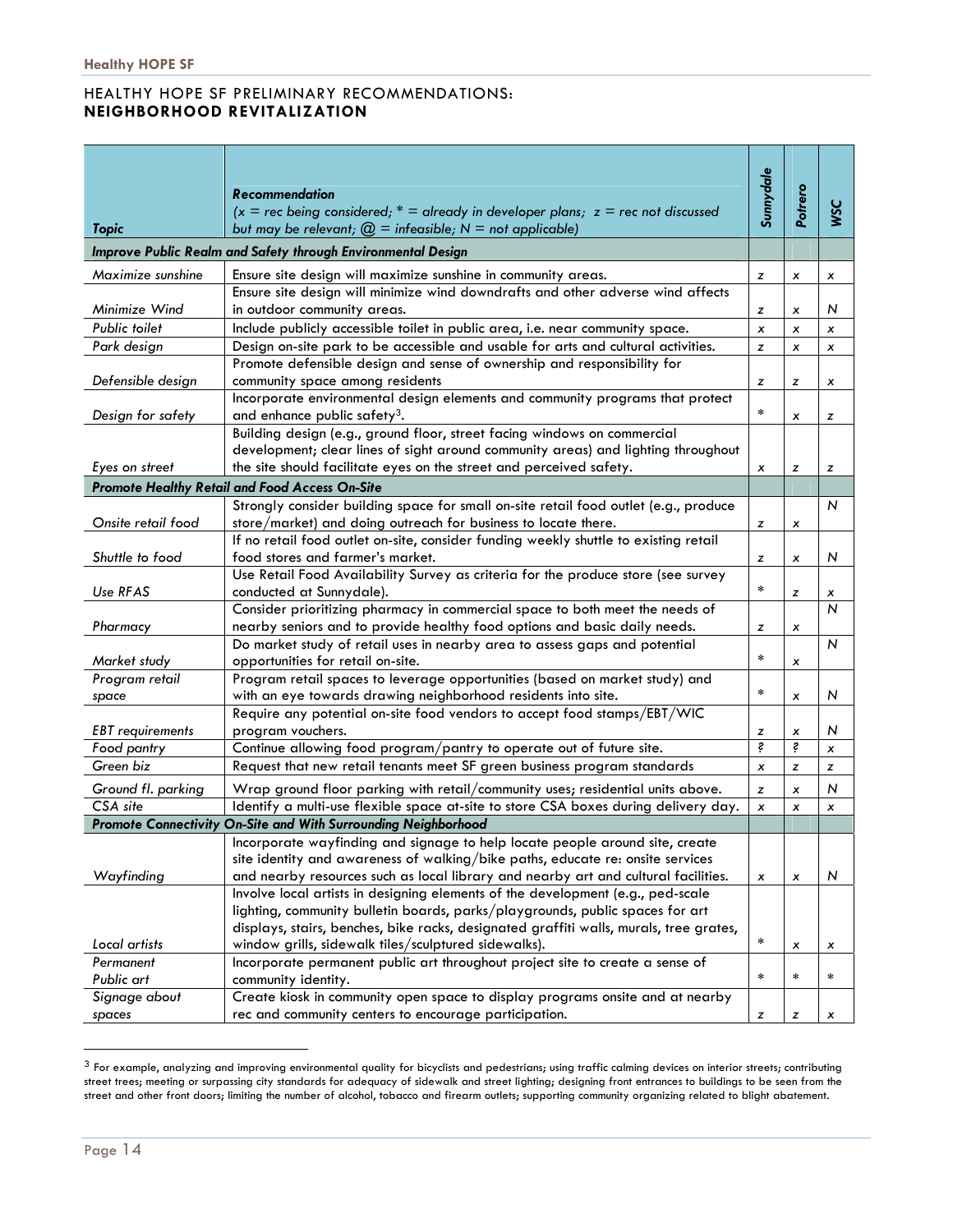#### HEALTHY HOPE SF PRELIMINARY RECOMMENDATIONS: **ECONOMIC AND SOCIAL INTEGRATION**

|                              |                                                                                                                                                                     | Sunnydale      |         |            |
|------------------------------|---------------------------------------------------------------------------------------------------------------------------------------------------------------------|----------------|---------|------------|
|                              | <b>Recommendation</b>                                                                                                                                               |                |         |            |
|                              | $(x = rec$ being considered; $* =$ already in developer plans; $z = rec$ not discussed                                                                              |                | Potrero | <b>USC</b> |
| <b>Topic</b>                 | but may be relevant; $\textcircled{2}$ = infeasible; N = not applicable)<br>Develop On-Site Economic Opportunities for Residents                                    |                |         |            |
|                              | Develop program to promote economic opportunities for low income and                                                                                                |                |         |            |
|                              | underemployed or insecurely employed individuals (e.g., promoting reliable and                                                                                      |                |         |            |
|                              | affordable transportation to jobs; hiring locally for construction, retail,                                                                                         |                |         |            |
|                              | maintenance, and landscaping; providing self-sufficiency wages and benefits in                                                                                      |                |         |            |
| Job training                 | project-associated employment; conducting job training or skills development for                                                                                    |                |         |            |
| opportunities                | low-income and underemployed local residents in expected commercial uses).                                                                                          | x              | x       | z          |
| Local hiring                 | Prioritize local hiring for long-term jobs created on-site.                                                                                                         | x              | z       | z          |
| Landscaping                  | Develop a job training and hiring program through community center focusing on                                                                                      |                |         |            |
| training                     | community garden and landscaping.                                                                                                                                   | x              | z       | z          |
| Childcare                    | Request onsite child care providers to support job apprenticeship for residents to                                                                                  |                |         |            |
| apprenticeship               | become licensed providers.                                                                                                                                          | x              | x       | х          |
|                              | Work with UCSF medical community to create youth internships and tours of                                                                                           |                |         |            |
| <b>Partner with UCSF</b>     | facilities to increase awareness of potential health professions.                                                                                                   | z              | z       | х          |
| Sponsor job                  | Consider sponsoring job apprentice program for local residents for on-site                                                                                          |                |         |            |
| apprenticeship               | services, programs, retail, maintenance and landscaping.                                                                                                            | x              | x       | x          |
|                              | Build/incorporate a community kitchen into the site design (e.g., at rec center) to                                                                                 |                |         |            |
|                              | support community social activities; use produce from community garden; connect                                                                                     |                |         |            |
| <b>Community Kitchen</b>     | to existing candy houses; provide economic activity for small retail food vendors.                                                                                  | z              | z       | x          |
|                              | Promote onsite resident-owned businesses. Consider creating public market/hall                                                                                      |                |         |            |
| Resident-owned<br>businesses | format (e.g., La Cocina, Alameda Marketplace or Fruitvale Market) that allows<br>for small business owners to have permanent stands but share infrastructure costs. | z              | x       | N          |
|                              | <b>Create an Economically Integrated Community</b>                                                                                                                  |                |         |            |
|                              |                                                                                                                                                                     |                |         |            |
|                              | At a minimum, distribute unit size mix with at least 25% of units as 2-bedrooms<br>and 25% as 3-bedrooms.                                                           | $\ast$         |         |            |
| Bedroom mix                  |                                                                                                                                                                     |                | x       | x          |
| Mix income in                | Strongly consider mixing for-sale inclusionary and market-rate units in the same                                                                                    |                |         |            |
| buildings                    | buildings to promote social inclusion.                                                                                                                              | x              | x       | @          |
| Subsidized space             | Provide subsidized space for on-site child care within new development.                                                                                             | $\pmb{\times}$ | x       | x          |
| Decision-making              | Sponsor a residents' association involving both homeowners and renters to                                                                                           |                |         |            |
| over common spaces           | promote collective engagement over public spaces and activities.                                                                                                    | x              | $\ast$  | z          |
|                              | Ensure funding for community navigator/outreach worker/s post-project                                                                                               |                |         |            |
|                              | construction to support former public housing residents' transition to rental housing<br>and support low-income families utilization of local services, schools and |                |         |            |
| Support transition           | participation in neighborhood activities.                                                                                                                           |                |         |            |
| <b>Build Community</b>       |                                                                                                                                                                     | х              | х       | х          |
|                              | Program community-desired recreational activities (e.g., classes for residents,                                                                                     |                |         |            |
| Community-desired            | activity days, etc.) into new on-site park and/or community space and coordinate                                                                                    |                |         |            |
| programming                  | programs with RPD and DCYF.                                                                                                                                         | z              | x       | x          |
| Sustain funding of           | Consider how to sustain funding for programming at community garden and                                                                                             |                |         |            |
| community garden             | recreation center.                                                                                                                                                  | z              | z       | x          |
|                              | Consider ongoing sponsorship of one or more civic and cultural activities (e.g.,                                                                                    |                |         |            |
| Sponsor activities           | street fairs, block parties, concerts, recognition awards, etc).                                                                                                    | x              | x       | x          |
| Schools/library              | Consider working with local public schools and library in the creation of a mural,                                                                                  |                |         |            |
| murals                       | sculpture or other public art.                                                                                                                                      | z              | x       | x          |
|                              | Support community policing, neighborhood watch groups, and, community                                                                                               |                |         |            |
| Community policing           | organizing related to blight abatement with intentional and explicit discussions                                                                                    |                |         |            |
|                              | about the implications of "snitching".                                                                                                                              | x              | х       | z          |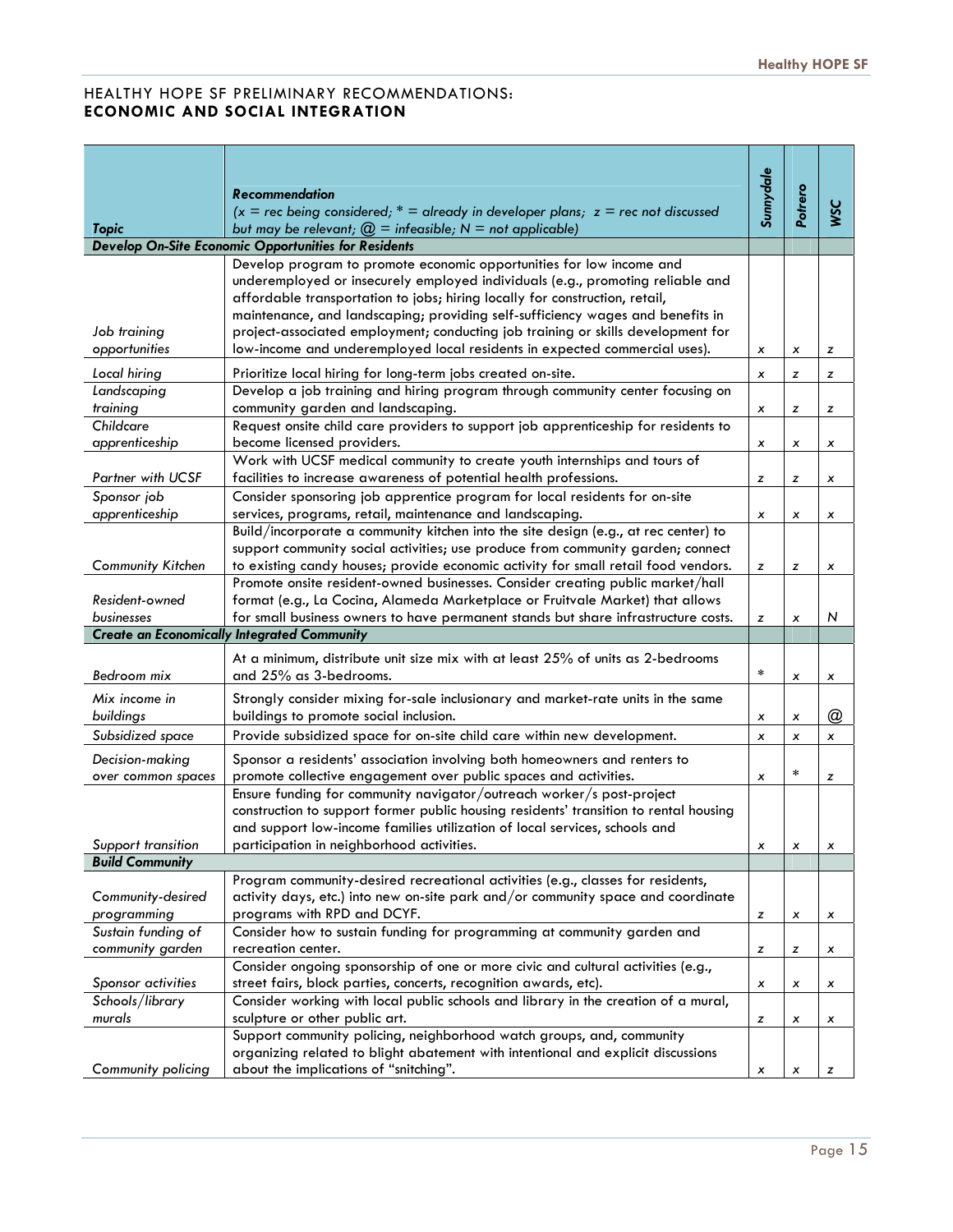|                                                                               | <b>Recommendation</b><br>$(x = rec$ being considered; * = already in developer plans; $z = rec$ not discussed                                                                                                                                                                                                                                                                                          | Sunnydale | Potrero      | <b>VSC</b> |
|-------------------------------------------------------------------------------|--------------------------------------------------------------------------------------------------------------------------------------------------------------------------------------------------------------------------------------------------------------------------------------------------------------------------------------------------------------------------------------------------------|-----------|--------------|------------|
| <b>Topic</b>                                                                  | but may be relevant; $\mathcal{Q}$ = infeasible; N = not applicable)                                                                                                                                                                                                                                                                                                                                   |           |              |            |
| Public meeting room                                                           | Create a publicly accessible meeting room or other sheltered public space with<br>the appropriate lavatory and other facilities that could be used as for voting,<br>community meetings, afterschool programming, tutoring/mentoring, or other social<br>program.                                                                                                                                      | x         | x            | z          |
|                                                                               | Create publicly visible living legacy of community-building events (e.g. photo<br>display viewable from sidewalk, plaques, signs, etc.) that document the<br>neighborhood social interactions and announce future years events. Planning<br>events with a three to five year timeline helps PHA and non-PHA residents know                                                                             |           |              |            |
|                                                                               | that these are not just one-time activities but that they will also happen in the                                                                                                                                                                                                                                                                                                                      |           |              |            |
| Visible legacy                                                                | future. Adding photos from each one shows cumulative relationship building.                                                                                                                                                                                                                                                                                                                            | z         | $\ast$       | x          |
| Collaboration<br>w local sites                                                | If Yoshi's pilot program is successful, develop contract with Yoshi's and residents to<br>ensure that the low-budget activities for WSC continues for several years and<br>WSC residents are able to attend even while site is rebuilt.                                                                                                                                                                | N         | N            | x          |
| Evaluation of                                                                 | Develop regular process for resident evaluation of property manager's activities<br>and performance to ensure manager is meeting residents' diverse needs. Create<br>positive incentives/awards for good property management and positive resident                                                                                                                                                     |           |              |            |
| property managers                                                             | feedback.                                                                                                                                                                                                                                                                                                                                                                                              | z         | z            | x          |
| Health fair                                                                   | Consider organizing bi-annual health fairs or screenings in collaboration with local<br>health center.                                                                                                                                                                                                                                                                                                 | z         | x            | x          |
| Promote Healthy and Safe Opportunities for Children, Youth and their Families |                                                                                                                                                                                                                                                                                                                                                                                                        |           |              |            |
| Afterschool                                                                   | Provide afterschool program as part of child care and/or other on-site community                                                                                                                                                                                                                                                                                                                       |           |              |            |
| programs                                                                      | activities.                                                                                                                                                                                                                                                                                                                                                                                            | x         | x            | x          |
| Slots for renters                                                             | Reserve childcare slots for future rental residents                                                                                                                                                                                                                                                                                                                                                    | z         | z            | x          |
| Safe routes to<br>school                                                      | Even though attendance at neighborhood schools is not assured, physically<br>identify and, if possible, create a safe walking route to the neighborhood<br>school(s). Potentially, the developer could partner with MTA and SFDPH to receive<br>"safe routes to schools" funding for this effort.                                                                                                      | x         | x            | x          |
| Fund parent<br>outreach                                                       | Consider having future on-site outreach workers work with parents to get them<br>more engaged in schools, for example by following up quarterly with parents<br>and students to identify potential barriers to school attendance and performance.                                                                                                                                                      | x         | x            | x          |
| School administrator<br>engagement                                            | Request that school administrators come to community and resident meetings to<br>improve resident-school communication.                                                                                                                                                                                                                                                                                | x         | x            | x          |
| <b>Multi-use facilities</b>                                                   | Consider incorporating programs to promote educational, afterschool, and other<br>related opportunities for youth (e.g., funding school infrastructure development<br>explicitly for use as multi-use facilities; supporting arts, afterschool programs, and<br>other activities in recreation centers, parks, and schools; funding cultural events<br>using local parks, recreation and open spaces). | z         | $\pmb{\chi}$ | z          |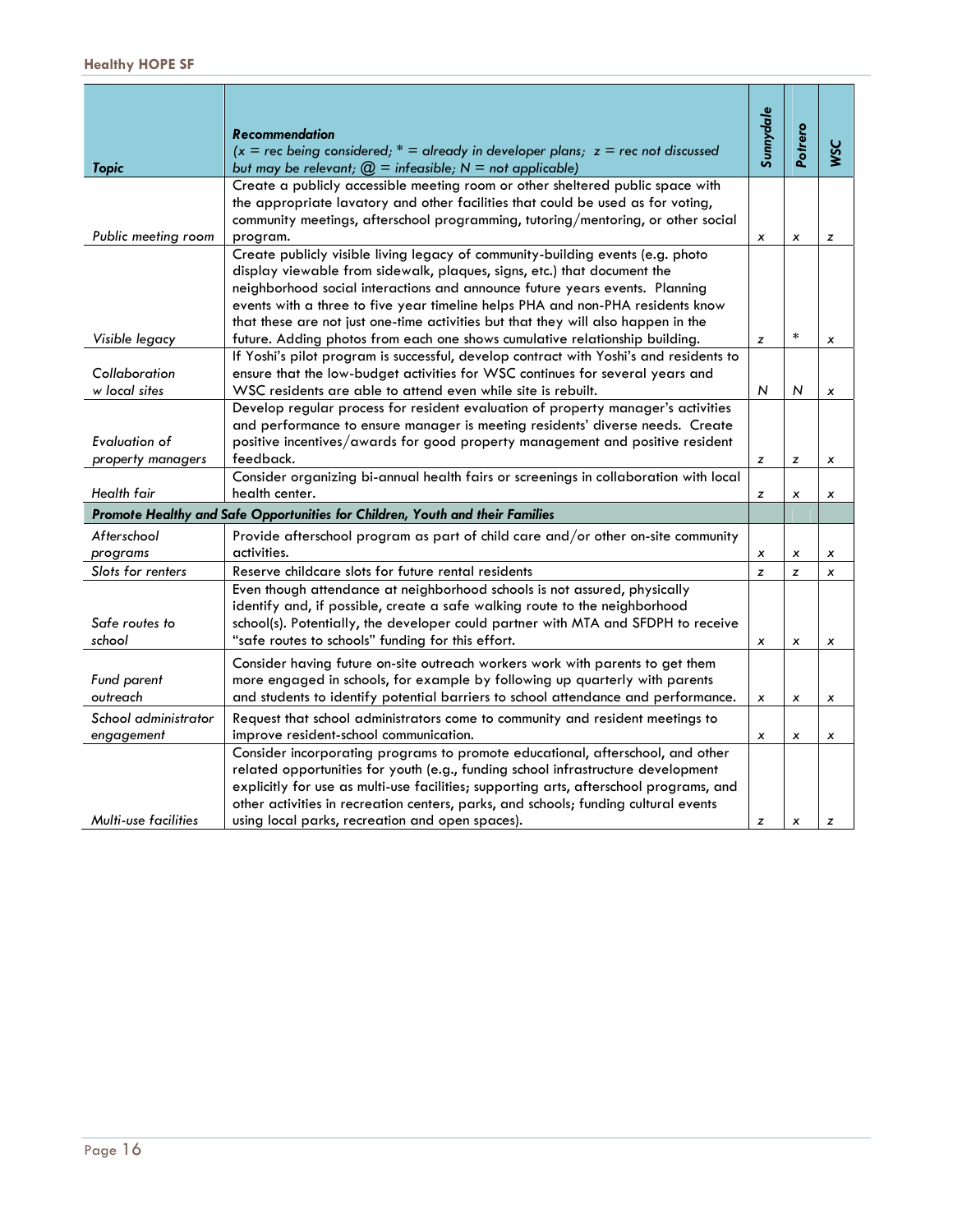#### HEALTHY HOPE SF PRELIMINARY RECOMMENDATIONS: **HEALTHY TRANSPORTATION AND CONNECTIONS**

| Sunnydale<br>Potrero<br>Recommendation<br><b>WSC</b><br>$(x = rec$ being considered; $* =$ already in developer plans; $z = rec$ not discussed<br><b>Topic</b><br>but may be relevant; $\mathcal{Q}$ = infeasible; N = not applicable)<br>Promote Pedestrian and Bike Connections & Safety<br>Incorporate at least 6 pedestrian safety treatments on streets interior and<br>Pedestrian safety<br>adjacent to the site. <sup>4</sup><br>z<br>x<br>z<br>Create safe, complete, and continuous pedestrian routes through the site, to on-<br>site park and community center, and to key community resources through the use<br>$\ast$<br>$\ast$<br>Pedestrian routes<br>of well-defined crosswalks, sidewalks, street lights, and traffic calming measures.<br>x<br>Ensure safe pedestrian entrances at all building access points through the use of<br>pedestrian-specific entrances, pedestrian-scale design on building frontages,<br>pedestrian-scale lighting, street trees and planters, signage and street cleaning,<br>and sidewalks free of impediments.<br>Pedestrian access<br>z<br>x<br>x |                                                                       |  |  |
|------------------------------------------------------------------------------------------------------------------------------------------------------------------------------------------------------------------------------------------------------------------------------------------------------------------------------------------------------------------------------------------------------------------------------------------------------------------------------------------------------------------------------------------------------------------------------------------------------------------------------------------------------------------------------------------------------------------------------------------------------------------------------------------------------------------------------------------------------------------------------------------------------------------------------------------------------------------------------------------------------------------------------------------------------------------------------------------------------|-----------------------------------------------------------------------|--|--|
|                                                                                                                                                                                                                                                                                                                                                                                                                                                                                                                                                                                                                                                                                                                                                                                                                                                                                                                                                                                                                                                                                                      |                                                                       |  |  |
|                                                                                                                                                                                                                                                                                                                                                                                                                                                                                                                                                                                                                                                                                                                                                                                                                                                                                                                                                                                                                                                                                                      |                                                                       |  |  |
|                                                                                                                                                                                                                                                                                                                                                                                                                                                                                                                                                                                                                                                                                                                                                                                                                                                                                                                                                                                                                                                                                                      |                                                                       |  |  |
|                                                                                                                                                                                                                                                                                                                                                                                                                                                                                                                                                                                                                                                                                                                                                                                                                                                                                                                                                                                                                                                                                                      |                                                                       |  |  |
|                                                                                                                                                                                                                                                                                                                                                                                                                                                                                                                                                                                                                                                                                                                                                                                                                                                                                                                                                                                                                                                                                                      |                                                                       |  |  |
|                                                                                                                                                                                                                                                                                                                                                                                                                                                                                                                                                                                                                                                                                                                                                                                                                                                                                                                                                                                                                                                                                                      |                                                                       |  |  |
|                                                                                                                                                                                                                                                                                                                                                                                                                                                                                                                                                                                                                                                                                                                                                                                                                                                                                                                                                                                                                                                                                                      |                                                                       |  |  |
|                                                                                                                                                                                                                                                                                                                                                                                                                                                                                                                                                                                                                                                                                                                                                                                                                                                                                                                                                                                                                                                                                                      |                                                                       |  |  |
|                                                                                                                                                                                                                                                                                                                                                                                                                                                                                                                                                                                                                                                                                                                                                                                                                                                                                                                                                                                                                                                                                                      |                                                                       |  |  |
|                                                                                                                                                                                                                                                                                                                                                                                                                                                                                                                                                                                                                                                                                                                                                                                                                                                                                                                                                                                                                                                                                                      |                                                                       |  |  |
|                                                                                                                                                                                                                                                                                                                                                                                                                                                                                                                                                                                                                                                                                                                                                                                                                                                                                                                                                                                                                                                                                                      |                                                                       |  |  |
|                                                                                                                                                                                                                                                                                                                                                                                                                                                                                                                                                                                                                                                                                                                                                                                                                                                                                                                                                                                                                                                                                                      |                                                                       |  |  |
|                                                                                                                                                                                                                                                                                                                                                                                                                                                                                                                                                                                                                                                                                                                                                                                                                                                                                                                                                                                                                                                                                                      | Consider connecting the development to existing retail food stores in |  |  |
| neighborhood via improvements to public transit routes, bike routes, and                                                                                                                                                                                                                                                                                                                                                                                                                                                                                                                                                                                                                                                                                                                                                                                                                                                                                                                                                                                                                             |                                                                       |  |  |
| Connectivity to food<br>pedestrian amenities.<br>N<br>z<br>x                                                                                                                                                                                                                                                                                                                                                                                                                                                                                                                                                                                                                                                                                                                                                                                                                                                                                                                                                                                                                                         |                                                                       |  |  |
| Incorporate at least 4 bicycle safety treatments on streets interior and adjacent<br>to the site. <sup>5</sup><br><b>Bike safety</b>                                                                                                                                                                                                                                                                                                                                                                                                                                                                                                                                                                                                                                                                                                                                                                                                                                                                                                                                                                 |                                                                       |  |  |
| z<br>z<br>x<br>Provide safe, secure, and convenient bicycle parking above ground and in                                                                                                                                                                                                                                                                                                                                                                                                                                                                                                                                                                                                                                                                                                                                                                                                                                                                                                                                                                                                              |                                                                       |  |  |
| $\ast$<br><b>Bike parking</b><br>parking garages.<br>x<br>x                                                                                                                                                                                                                                                                                                                                                                                                                                                                                                                                                                                                                                                                                                                                                                                                                                                                                                                                                                                                                                          |                                                                       |  |  |
| Incorporate at least 5 traffic calming interventions on streets interior and                                                                                                                                                                                                                                                                                                                                                                                                                                                                                                                                                                                                                                                                                                                                                                                                                                                                                                                                                                                                                         |                                                                       |  |  |
| adjacent to the site. <sup>6</sup><br>Traffic calming<br>z<br>z<br>x                                                                                                                                                                                                                                                                                                                                                                                                                                                                                                                                                                                                                                                                                                                                                                                                                                                                                                                                                                                                                                 |                                                                       |  |  |
| Promote Access to and Use of Public Transit                                                                                                                                                                                                                                                                                                                                                                                                                                                                                                                                                                                                                                                                                                                                                                                                                                                                                                                                                                                                                                                          |                                                                       |  |  |
| Incorporate a Transportation Demand Management (TDM) program.7<br>Incorporate TDM<br>x<br>x<br>x                                                                                                                                                                                                                                                                                                                                                                                                                                                                                                                                                                                                                                                                                                                                                                                                                                                                                                                                                                                                     |                                                                       |  |  |
| Provide a dedicated central space to display information about public transit                                                                                                                                                                                                                                                                                                                                                                                                                                                                                                                                                                                                                                                                                                                                                                                                                                                                                                                                                                                                                        |                                                                       |  |  |
| and other alternative transportation options (e.g., bike lanes, car-sharing, car                                                                                                                                                                                                                                                                                                                                                                                                                                                                                                                                                                                                                                                                                                                                                                                                                                                                                                                                                                                                                     |                                                                       |  |  |
| pooling) in the neighborhood, residential or employee facilities.<br>Central display info<br>z<br>x<br>x                                                                                                                                                                                                                                                                                                                                                                                                                                                                                                                                                                                                                                                                                                                                                                                                                                                                                                                                                                                             |                                                                       |  |  |
| Consider ways to facilitate access to Muni Lifeline discounted passes through the                                                                                                                                                                                                                                                                                                                                                                                                                                                                                                                                                                                                                                                                                                                                                                                                                                                                                                                                                                                                                    |                                                                       |  |  |
| development.<br>Pass access<br>z<br>x<br>z                                                                                                                                                                                                                                                                                                                                                                                                                                                                                                                                                                                                                                                                                                                                                                                                                                                                                                                                                                                                                                                           |                                                                       |  |  |
| Make pedestrian access to transit safer by improving walking conditions to and                                                                                                                                                                                                                                                                                                                                                                                                                                                                                                                                                                                                                                                                                                                                                                                                                                                                                                                                                                                                                       |                                                                       |  |  |
| around public transit stops (e.g., pedestrian scale lighting, wider sidewalks, and                                                                                                                                                                                                                                                                                                                                                                                                                                                                                                                                                                                                                                                                                                                                                                                                                                                                                                                                                                                                                   |                                                                       |  |  |
| Pedestrian<br>visible, safe pedestrian crosswalks that are signalized when crossing arterials and                                                                                                                                                                                                                                                                                                                                                                                                                                                                                                                                                                                                                                                                                                                                                                                                                                                                                                                                                                                                    |                                                                       |  |  |
| streets with heavier traffic volumes).<br>improvements<br>x<br>x<br>x<br>Provide adequate light, shelter and space to sit at all transit stops interior and                                                                                                                                                                                                                                                                                                                                                                                                                                                                                                                                                                                                                                                                                                                                                                                                                                                                                                                                          |                                                                       |  |  |
| <b>Transit shelters</b><br>adjacent to the site.                                                                                                                                                                                                                                                                                                                                                                                                                                                                                                                                                                                                                                                                                                                                                                                                                                                                                                                                                                                                                                                     |                                                                       |  |  |
| x<br>х<br>x<br>$\ast$<br>Reduce on-site parking ratio to a maximum of 3 parking spaces for every 4 units.<br>Parking ratio                                                                                                                                                                                                                                                                                                                                                                                                                                                                                                                                                                                                                                                                                                                                                                                                                                                                                                                                                                           |                                                                       |  |  |
| x<br>x<br>$\star$<br>Unbundle parking<br>Unbundle parking costs from residential unit costs.<br>$\boldsymbol{x}$<br>x                                                                                                                                                                                                                                                                                                                                                                                                                                                                                                                                                                                                                                                                                                                                                                                                                                                                                                                                                                                |                                                                       |  |  |

<sup>4</sup> Could include: limit/yield lines at marked crosswalks, corner bulb-outs, signalized/marked crosswalks, < 4 driveway cuts per street segment, median refuge islands, pedestrian-oriented building access, pedestrian scale design on building frontages, pedestrian scale lighting, public art in streetscape, public seating in streetscape, intersection/street crossing sidewalk curb cuts for pedestrians, sidewalks with a continuous curb with appropriately placed curb cuts for people with disabilities, street trees, planters, and gardens included in streetscape.

 $^5$  Could include: bicycle lanes at least 5 ft wide, bike lane signs, dashed intersection bicycle lanes, double-striped bicycle lanes,  $\leq$  4 driveway cuts per street segment, left-turn bicycle lanes, shared traffic lanes with sharrows, smooth roadway pavement surface, street lighting adequate for bicyclists, street trees. <sup>6</sup> Could include: bollards; channelization islands; chicanes; chokers; curb extensions, planters, or centerline traffic islands; gateway treatments; horizontal shifts; median islands; parking restrictions for on-street parking (eg. resid. permit parking); perceptual design features on roads; reductions in the number & width of traffic lanes; roundabouts; rumble or warning strips; semi-diverters, partial closures; signal timing; speed humps; automated speed limit enforcement; speed limit signs; speed tables, raised crosswalks; street closures; street trees; tighter corner radii; traffic circles; truck restrictions; turn restrictions; woonerfs.  $^7$  Could include: free or reduced cost transit passes (e.g., built into rent or HOA fees); preferential carpool/vanpool parking; provision of bus/train schedules, bike maps, and other transportation alternative resources; a dedicated resident/employee transportation coordinator; carpool matching program; shuttle service to BART, CalTrain or T-line and/or other key community resources not proximate to the project site including supermarkets or other key retail services. Billboards/NextBus Signs and other information could be located in community space; could also be managed on a website.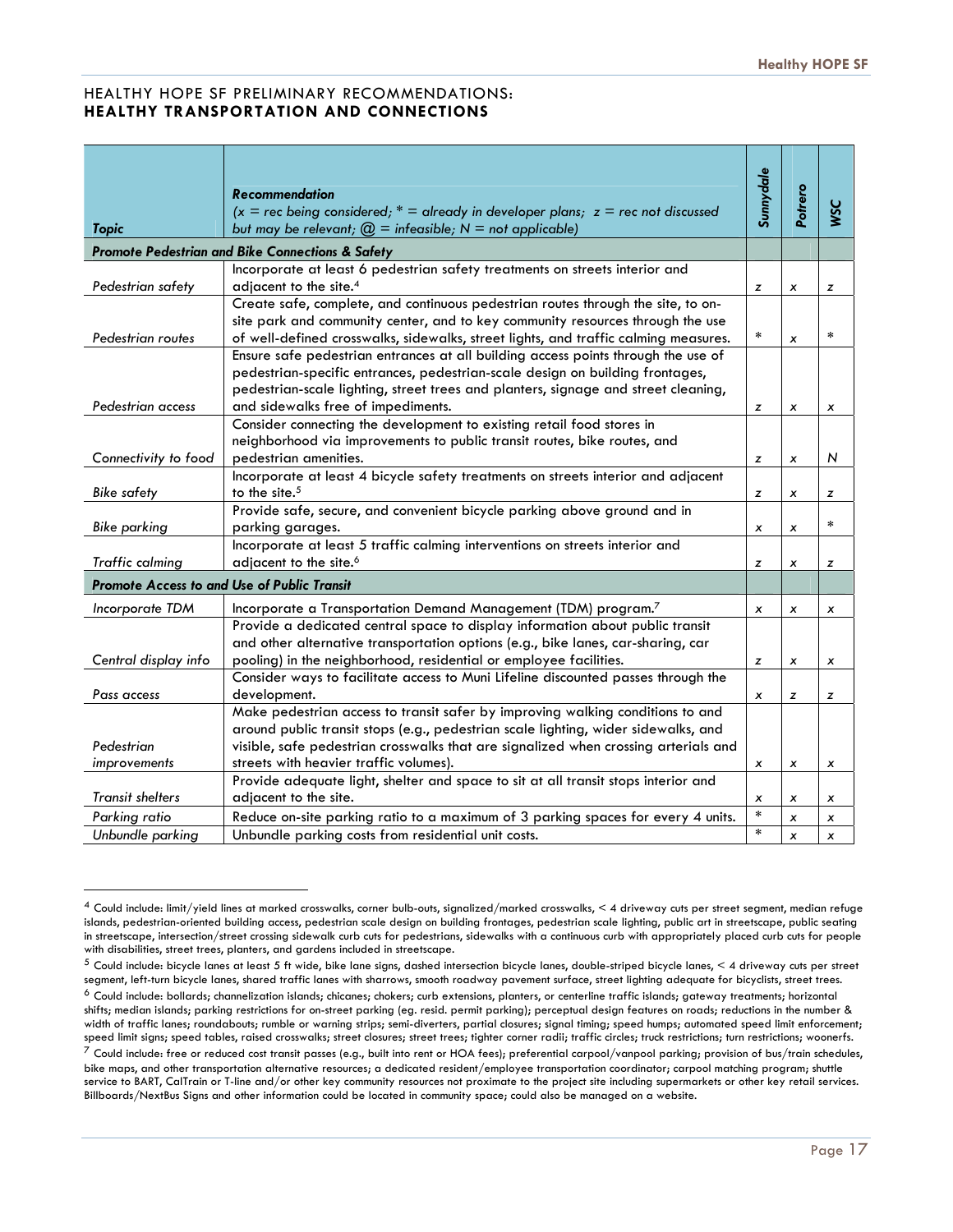## METHODOLOGY

The SCI/HDMT includes data on over 100 community health indicators for San Francisco. To insure the applicability of SCI/HDMT indicators to all HOPE SF sites, SFDPH staff selected a subset of the most relevant indicators that have data available at three scales (project site, neighborhood and city). Indicators were selected based on whether they were a) related to all the sites, not just one or another, b) "actionable by local development" – i.e., activities can be implemented to improve the indicator, and c) measurable over time using existing data systems to determine trends.

All spatial analysis was performed in ArcGIS 9.2 or higher (ESRI). SFDPH made a site visit to each of the HOPE SF sites to qualitatively contextualize the data gathered for the assessment. More details about the methodology used for this assessment are available in the full reports, available at: http://www.sustainablesf.org/case\_studies.php.

## **THE HDMT AND THE SCI**

*The Baseline Conditions Assessments referenced in this document were conducted in 2009, using the 2008 version of the Healthy Development Measurement Tool (HDMT). Since then, the HDMT has undergone significant revisions and was renamed to be the Sustainable Communities Index (SCI) to better reflect its broad relevance for sustainable urban governance. In addition to updating and revising data sources, the community health objectives were renamed and reorganized to better define/simplify the different domains. The following table illustrates the changes:* 

| 2008 HDMT Domain                         | 2013 SCI Domain       |
|------------------------------------------|-----------------------|
| <b>Environmental Sustainability (ES)</b> | Environment (En)      |
| Sustainable Transportation (ST)          | Transportation (T)    |
| Public Infrastructure (PI)               | Public Realm (PR)     |
|                                          | <b>Education (Ed)</b> |
| Social Cohesion (SC)                     | Community (C)         |
| Affordable and Healthy Housing (HH)      | Housing (H)           |
| Healthy Economy (HE)                     | Economy (Ec)          |
| Health Outcomes (HO)                     | Health Outcomes (HO)  |
| Demographics (D)                         | Demographics (D)      |

*Although this summary document references the SCI domains and objectives, the individual Baseline Condition Assessment reports are still organized around the original HDMT domains. Updated data for many of the indicators listed in the Baseline Conditions Assessment reports may be found at: http://www.sustainablesf.org/indicators/*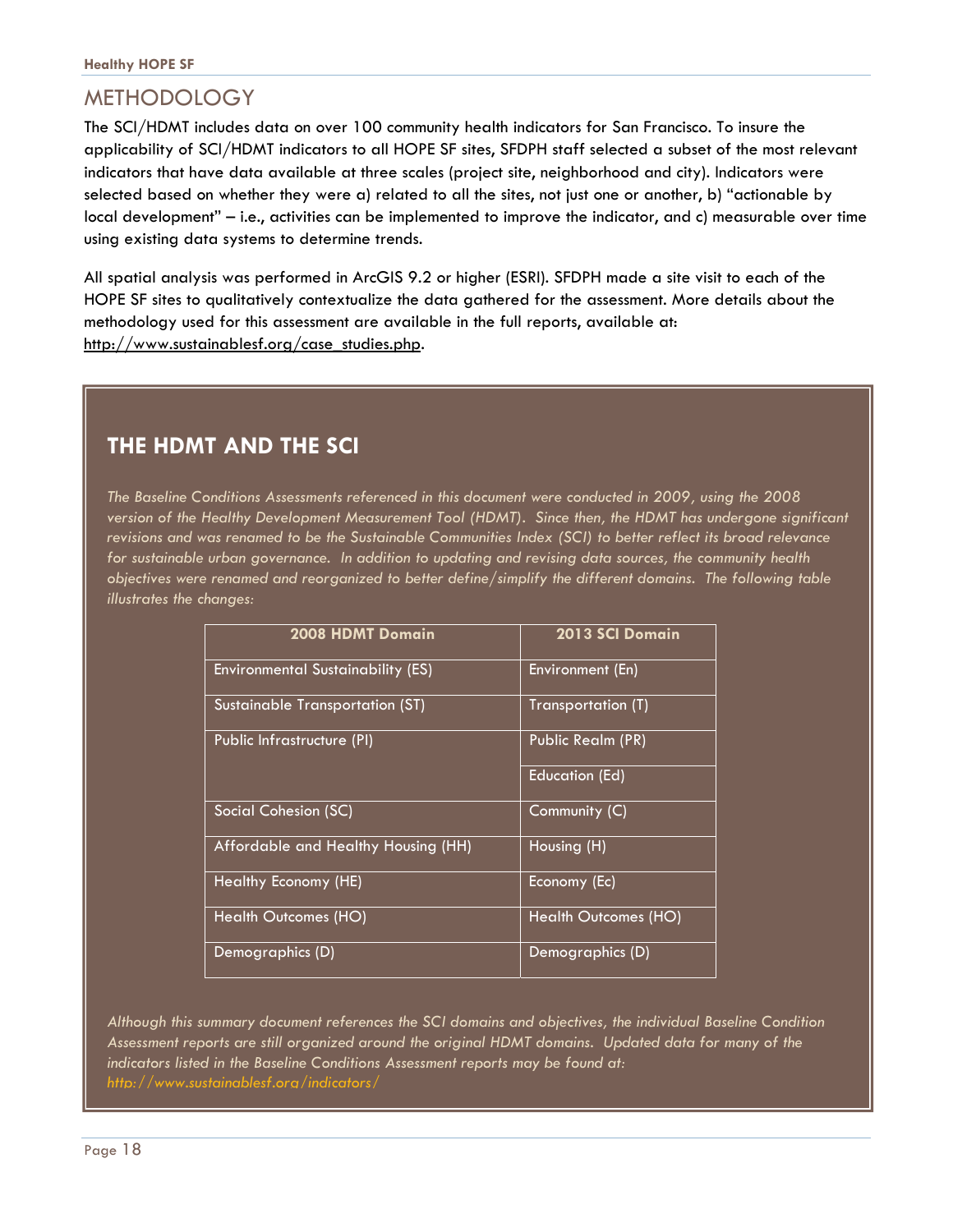## OVERARCHING LIMITATIONS

Each section of each full site report includes caveats and limitations of various Element-specific indicators (e.g., housing, transportation). However, there are also a number of overarching caveats that apply across all indicators, including:

(1) The Sustainable Communities Index (SCI) is a living tool and is continually being revised and updated to reflect the state of our knowledge and newly available data. The assessments uses data from the 2008 version of the SCI (then called the Healthy Development Measurement Tool) for the evaluation of Sunnydale, Potrero Terrace and Annex, and Westside Courts, with the analysis of the Bayview sites used data from the 2012 version of the SCI. Consequently there are differences between the data currently available on the SCI website and the data presented in this assessment. All references to this assessment should clearly indicate that the 2008 version of the SCI was applied.

(2) Indicators are limited by data availability and by conditions that can change quickly. Indicators can illuminate as well as hide conditions. They do not always speak to the priorities of diverse interests and data often suggest problems without obvious or immediate solutions. To be useful indicators need to be actionable in some way.

(3) Many indicators included in this assessment are proximity-based metrics to services or public infrastructure. Although geographic distance is one valid dimension of accessibility, two residents of the same neighborhood may have very different access to a service with the same physical proximity, due to the topography and safety of the neighborhood, available transportation options, cost of services, hours of operation and language and cultural accessibility. Furthermore, because Sunnydale and Potrero Terrace and Annex are large land areas, proximity-based measures may not reflect within-site proximity differences.

(4) Almost all indicators utilize data collected by other agencies (e.g., the U.S. Census). As a result, the geographic area used for neighborhood-level analysis varies based on the original data source's level of aggregation (e.g., whether data was collected and reported by planning district, zip code, or Supervisoral District). Some of the SCI indicators are based 2000 US Census data or 2007 data updates by Applied Geographic Solutions to reflect the changing population demographics of San Francisco. Similarly, administrative data that come from City agencies (e.g., police department, health department) are based on the most recent data available, and can vary significantly across indicators. All indicators included in this report note the time frame for the data reported. As explained in greater detail in the report, there are a number of limitations to the use of Census data including undercounting of non-white individuals, which may impact the description of the Potrero Terrace and Annex, Sunnydale and Westside Courts communities.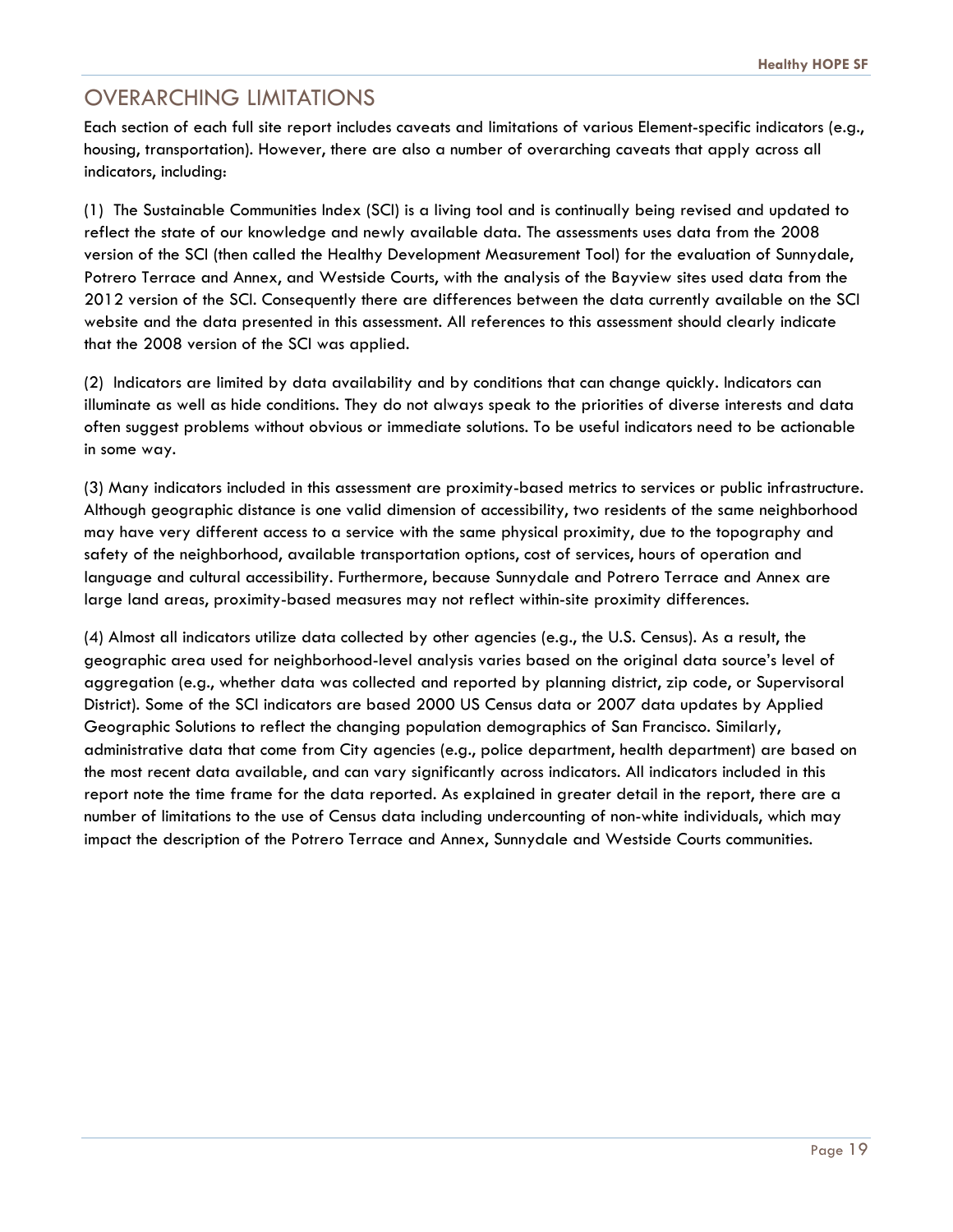## CONCLUSION AND NEXT STEPS

San Francisco prides itself on its economic and ethnic diversity, yet is currently one of the most expensive cities to live in the nation. Public housing helps address the significant need for affordable housing, however over the past five decades, very little state or federal funding has been allocated to the maintenance of existing units or creation of new public housing units. As a result, much of San Francisco's public housing – like many other sites around the nation – are deteriorating and exposing the already vulnerable residents to health hazards including mold, pests, lead and overcrowding.

Recognizing that the City cannot wait for federal or state dollars to address the public housing crisis, San Francisco leaders have envisioned an innovative new public-private partnership to rebuild the most distressed public housing into new mixed-income communities. This initiative, called HOPE SF, seeks to ensure that there is 1-for-1 replacement of public housing units so that no current residents are displaced, and that the new communities include more amenities for healthy and integrated living. The four sites initially prioritized for HOPE SF funding - Alice Griffiths, Hunters View, Potrero Terrace/Annex, and Sunnydale – are among the most distressed public housing sites in San Francisco.

Key findings of the assessments include:

- The current poor quality of housing will improve as a result of redevelopment, reducing current health impacts from air quality, noise and other environmental hazards on-site and nearby.
- Many of the sites have decent proximity to community resources such as parks, recreational facilities, child care and community centers – however increased funding for programming and maintenance of those facilities is needed to ensure ongoing access and utilization.
- With the exception of Westside Courts, street and housing design spatially and visually isolate the sites from their surrounding neighborhoods. At the same time, neighborhood retail environments are severely limited at these sites, especially related to healthy food access and financial services.
- Violence, historical trauma, and a lack of jobs and economic opportunities are key factors that must be addressed in the redevelopment efforts.
- The transportation system should be viewed holistically with consideration to proximate land uses, access to goods and services, transit service and cost, and pedestrian and bicycle hazards.
- The built environment is just one component of the overall redevelopment effort. Developers must consider the cumulative impacts and inter-relationship between physical structures and social environment to ensure social integration and project sustainability.

HOPE SF is currently involving an unprecedented level of coordination and collaboration among various city agencies, the housing developers, the public housing authority, residents, services providers and others to dramatically transform these historically isolated neighborhoods into "communities of opportunity." The success of the endeavor will depend upon securing the extensive financial capital needed to implement both the physical reconstruction and social/human capital supports needed for a smooth transition; active and ongoing engagement of residents in the redevelopment process; and ongoing City commitment and involvement in implementing the promised transformative changes.

The SCI has been incorporated into HOPE SF's evaluation to help document the impacts of HOPE SF upon the health and neighborhood conditions of the existing and surrounding communities. SFDPH will continue to update the SCI data and offer technical assistance and analysis to the HOPE SF team as needed to support the consideration and improvement of health through the HOPE SF redevelopment.